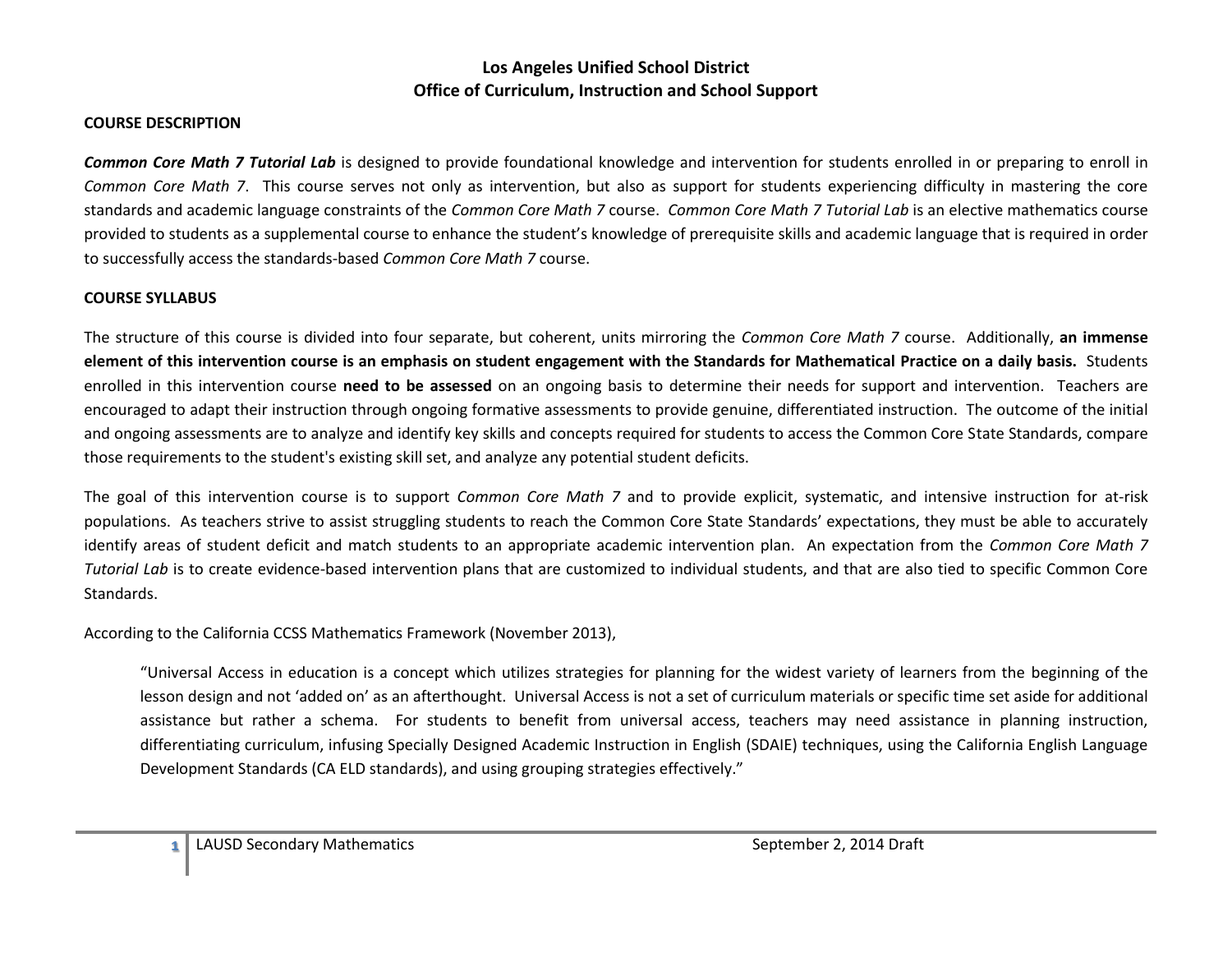Therefore, through careful planning for modifying curriculum, instruction, grouping, and assessment techniques, teachers are well prepared to adapt instruction to meet the needs of diverse learners in their classrooms.

#### **RATIONALE FOR SELECTED STANDARDS TO SUPPORT CC MATH 7**

In analyzing the 7<sup>th</sup> Grade Common Core State Standards listed in the LAUSD Curriculum Maps, the standards that were selected for this course are based on prerequisite standards needed to successfully master the Common Core State Standards for 7<sup>th</sup> Grade mathematics. The objective is to support students transitioning from the 1997 California Content Standards to the Common Core State Standards and to help ensure success in CC Math 7.

Standards that have been added to the 7<sup>th</sup> grade with this transition to Common Core includes: constant of proportionality, factoring to create equivalent expressions, triangle side lengths, area and circumference of circles, complementary, supplementary, and vertical angles, surface area and volume of pyramids, and probability.

#### **MULTI-TIER MATHEMATICS INTERVENTIONS**

Gersten et. al. (2009) in the Practice Guide "[Assisting Students Struggling with Mathematics: RtI for Elementary and Middle School](http://ies.ed.gov/ncee/wwc/pdf/practice_guides/rti_math_pg_042109.pdf)" presented evidence for the effectiveness of combinations of systematic and explicit instruction that include teacher demonstrations and think alouds early in the lesson, unit, or module; student verbalization of how a problem was solved; scaffolded practice; and immediate corrective feedback. In instruction that is systematic, concepts are introduced in a logical, coherent order and students have many opportunities to apply each concept. Below are the recommendations (Recommendations 3 and 4 received strong evidence rating).

**Recommendation 1**. Screen all students to identify those at risk for potential mathematics difficulties and provide interventions to students identified as at risk. *It is suggested that you use any of the following instruments to screen students: MDTP, Scholastic Math Inventory, Easy CMB, etc.*

**Recommendation 2**. Instructional materials for students receiving interventions should focus intensely on in-depth treatment of whole numbers in kindergarten through grade 5 and on rational numbers in grades 4 through 8. These materials should be selected by committee.

**Recommendation 3**. Instruction during the intervention should be explicit and systematic. This includes providing models of proficient problem solving, verbalization of thought processes, guided practice, corrective feedback, and frequent cumulative review.

**Recommendation 4**. Interventions should include instruction on solving word problems that is based on common underlying structures. *Teachers may consider using some of the strategies in "[Improving Mathematical Problem Solving in Grades 4 Through 8](http://ies.ed.gov/ncee/wwc/pdf/practice_guides/mps_pg_052212.pdf)" in teaching students problem solving*.

**Recommendation 5**. Intervention materials should include opportunities for students to work with visual representations of mathematical ideas and interventionists should be proficient in the use of visual representations of mathematical ideas.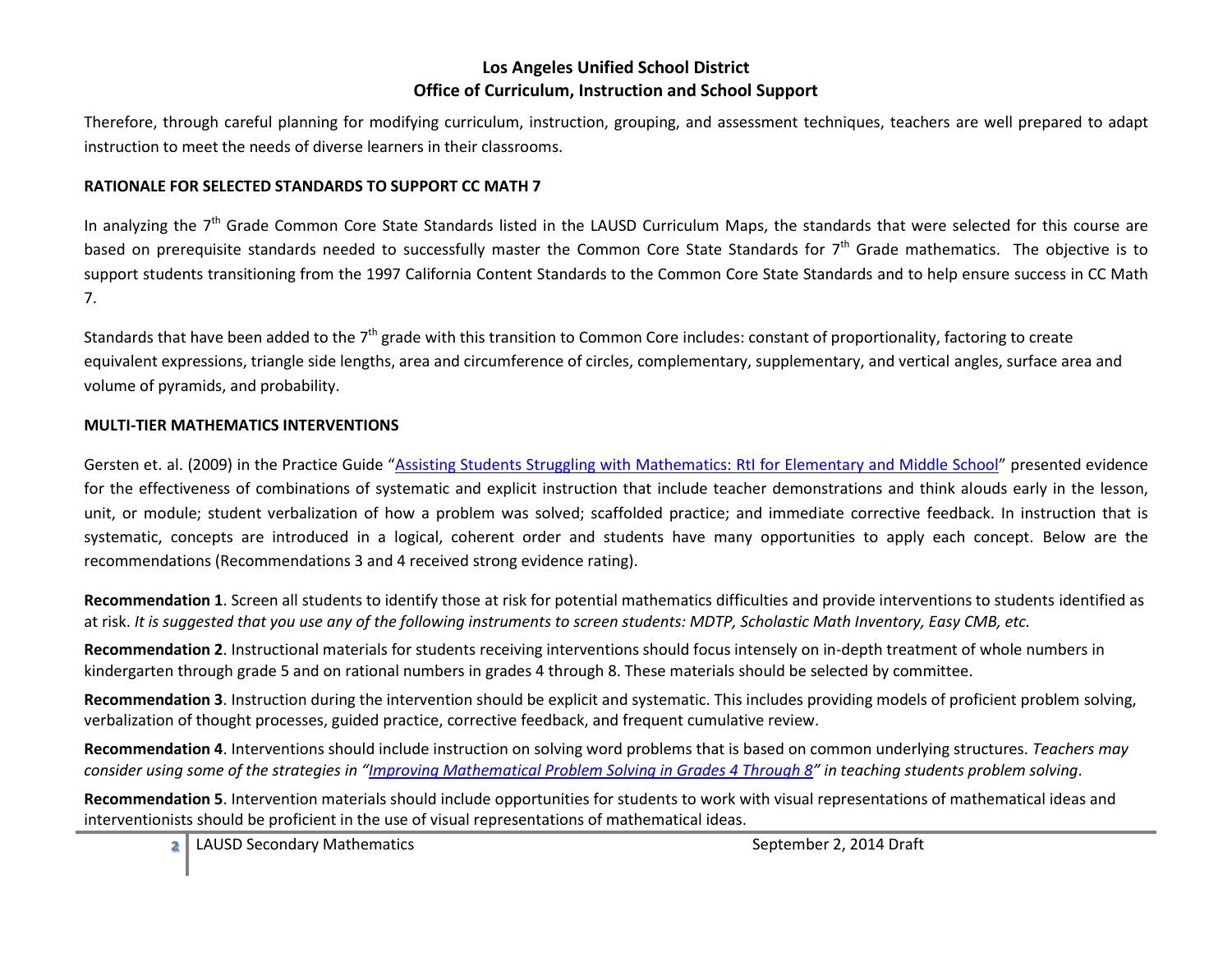**Recommendation 6**. Interventions at all grade levels should devote about 10 minutes in each session to building fluent retrieval of basic arithmetic facts.

| Unit 1<br><b>Understanding and Applying Proportional Relationships</b> |                                                                                                   |                                                              |
|------------------------------------------------------------------------|---------------------------------------------------------------------------------------------------|--------------------------------------------------------------|
| <b>Concepts/Clusters</b>                                               | <b>Prerequisite Standards to Support CC Math 7</b>                                                | <b>Suggested Resources</b>                                   |
| Analyze                                                                | 6.RP.1:                                                                                           | 1. Inside Mathematics: Truffles                              |
| proportional                                                           | Understand the concept of a ratio and use ratio                                                   | http://www.insidemathematics.org/assets/common-core-math-    |
| relationships and                                                      | language to describe a ratio relationship between                                                 | tasks/truffles.pdf                                           |
| use them to solve                                                      | two quantities. For example, "The ratio of wings                                                  |                                                              |
| real-world and                                                         | to beaks in the bird house at the zoo was 2:1,                                                    | 2. Illustrative Math: Games at Recess                        |
| mathematical<br>problems.                                              | because for every 2 wings there was 1 beak." "For<br>every vote candidate A received, candidate C | https://www.illustrativemathematics.org/illustrations/76     |
|                                                                        | received nearly three votes."                                                                     | 3. Illustrative Mathematics: Friends Meeting on Bicycles     |
|                                                                        |                                                                                                   | https://www.illustrativemathematics.org/illustrations/137    |
|                                                                        | 6.RP.2:                                                                                           |                                                              |
|                                                                        | Understand the concept of a unit rate $a/b$                                                       | 4. Mathematics Assessment Project: Sharing Costs: Riding to  |
|                                                                        | associated with a ratio $a:b$ with $b \neq 0$ , and use                                           | School                                                       |
|                                                                        | rate language in the context of a ratio                                                           | http://map.mathshell.org/materials/lessons.php?taskid=489&su |
|                                                                        | relationship. For example, "This recipe has a ratio                                               | bpage=problem)                                               |
|                                                                        | of 3 cups of flour to 4 cups of sugar, so there is                                                |                                                              |
|                                                                        | 3/4 cup of flour for each cup of sugar." "We paid                                                 | 5. Dan Meyer: Leaky Faucet                                   |
|                                                                        | \$75 for 15 hamburgers, which is a rate of \$5 per<br>hamburger."                                 | http://threeacts.mrmeyer.com/leakyfaucet/                    |
|                                                                        |                                                                                                   | Dan Meyer: Nana's Chocolate Milk<br>6.                       |
|                                                                        | 6.RP.3:                                                                                           | http://threeacts.mrmeyer.com/nana/                           |
|                                                                        | Use ratio and rate reasoning to solve real-world                                                  |                                                              |
|                                                                        | and mathematical problems, e.g., by reasoning                                                     | 7. Dan Meyer: Coke vs Sprite                                 |
|                                                                        | about tables of equivalent ratios, tape diagrams,                                                 | http://mrmeyer.com/threeacts/cokevsprite/                    |
|                                                                        | double number line diagrams, or equations.                                                        |                                                              |
|                                                                        | Make tables of equivalent ratios relating<br>a.                                                   | 8. Dan Meyer: Shower vs Bath                                 |
|                                                                        | quantities with whole number                                                                      | http://mrmeyer.com/threeacts/showervbath/                    |
|                                                                        | measurements, find missing values in the                                                          |                                                              |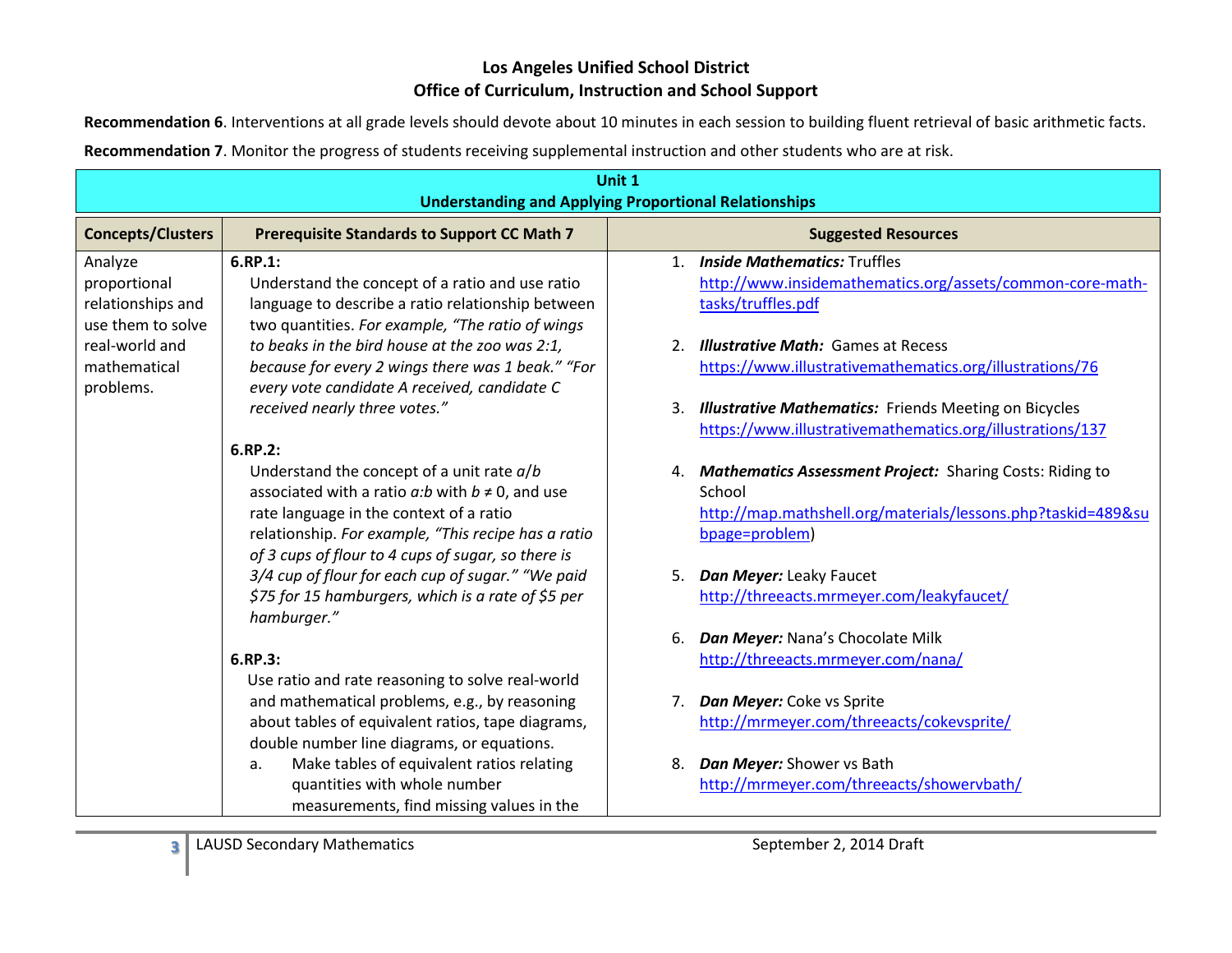|                                                                                                                                                                                                                                                                                                                                                                                                                                                                                                                                                                                                                                                                                                                                     | <b>Suggested Resources</b>                                                                                                                                                                                                                                                                                                                                                                                     |
|-------------------------------------------------------------------------------------------------------------------------------------------------------------------------------------------------------------------------------------------------------------------------------------------------------------------------------------------------------------------------------------------------------------------------------------------------------------------------------------------------------------------------------------------------------------------------------------------------------------------------------------------------------------------------------------------------------------------------------------|----------------------------------------------------------------------------------------------------------------------------------------------------------------------------------------------------------------------------------------------------------------------------------------------------------------------------------------------------------------------------------------------------------------|
| tables, and plot the pairs of values on the<br>coordinate plane. Use tables to compare<br>ratios.<br>Solve unit rate problems including those<br>b.<br>involving unit pricing and constant speed.<br>For example, if it took 7 hours to mow 4<br>lawns, then at that rate, how many lawns<br>could be mowed in 35 hours? At what rate<br>were lawns being mowed?<br>Find a percent of a quantity as a rate per<br>c.<br>100 (e.g., 30% of a quantity means 30/100<br>times the quantity); solve problems<br>involving finding the whole, given a part<br>and the percent.<br>Use ratio reasoning to convert measurement<br>d.<br>units; manipulate and transform units<br>appropriately when multiplying or dividing<br>quantities. | 9. Dan Meyer: Sugar Packets<br>http://threeacts.mrmeyer.com/sugarpackets/<br>10. Dan Meyer: Super Bear<br>http://mrmeyer.com/threeacts/superbear/<br>11. Dan Meyer: What light looks like<br>http://mrmeyer.com/threeacts/speedoflight/<br>12. Dan Meyer: Print Job http://mrmeyer.com/threeacts/printjob/<br>13. Dan Meyer: Incredible Shrinking dollar<br>http://mrmeyer.com/threeacts/shrinkingdollar/      |
| <b>Examples of Essential Questions for Unit 1</b>                                                                                                                                                                                                                                                                                                                                                                                                                                                                                                                                                                                                                                                                                   | <b>Standards for Mathematical Practice</b>                                                                                                                                                                                                                                                                                                                                                                     |
| How might a ratio be different than a fraction?<br>Why is rate different from ratio?<br>What strategies might you apply to solve real-world problems<br>involving ratios?<br>Why do we use unit rates?<br>Why is a unit rate important to solving problems?<br>Why are proportional relationships important in mathematics?<br>In what ways might we represent proportional relationships?                                                                                                                                                                                                                                                                                                                                          | Make sense of problems and persevere in solving them.<br>1.<br>Reason abstractly and quantitatively.<br>2.<br>Construct viable arguments and critique the reasoning of others.<br>3.<br>Model with mathematics.<br>4.<br>Use appropriate tools strategically.<br>5.<br>Attend to precision.<br>6.<br>Look for and make use of structure.<br>7.<br>Look for and express regularity in repeated reasoning.<br>8. |
|                                                                                                                                                                                                                                                                                                                                                                                                                                                                                                                                                                                                                                                                                                                                     | Why might we use ratios to describe relationships between two<br>Why might using a graph to represent proportional relationships                                                                                                                                                                                                                                                                               |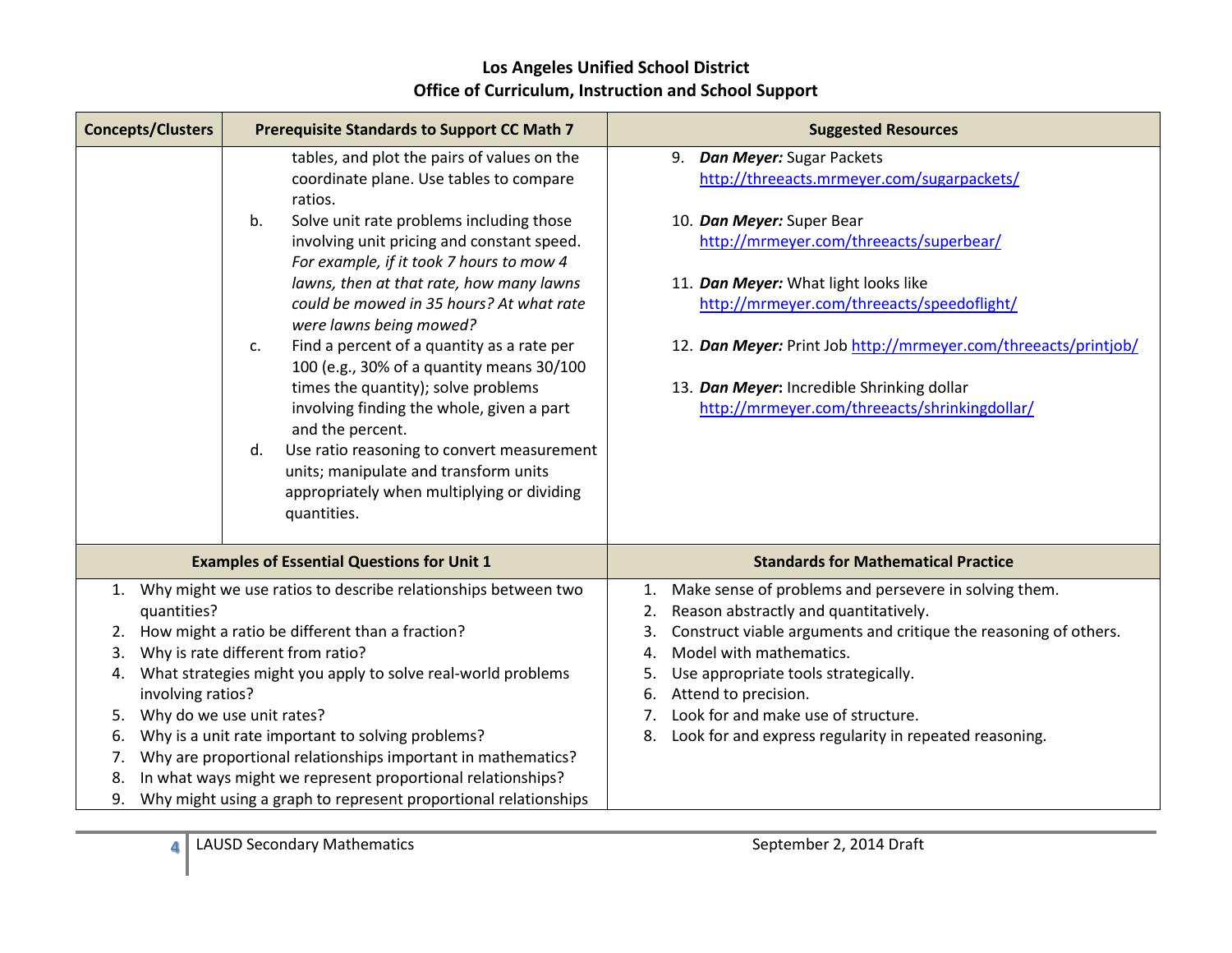| <b>Concepts/Clusters</b>                                                                             | <b>Prerequisite Standards to Support CC Math 7</b> | <b>Suggested Resources</b> |
|------------------------------------------------------------------------------------------------------|----------------------------------------------------|----------------------------|
| be useful?<br>10. Why is it important to understand computations with ratios,<br>rates, and percent? |                                                    |                            |

| <b>Performance Objectives for Unit 1</b>                                       |                                                                       | *Guiding Questions for Implementing                                  |
|--------------------------------------------------------------------------------|-----------------------------------------------------------------------|----------------------------------------------------------------------|
| Students will grow in their ability to:                                        |                                                                       | <b>Standards for Mathematical Practices #1 and #2</b>                |
| Know that ratios are the comparison of two quantities<br>1.                    |                                                                       | How might you describe this problem in your own words?<br>1.         |
| 2.                                                                             | Describe a ratio relationship between two quantities using precise    | What are some other problems that are similar to this problem?<br>2. |
| academic language                                                              |                                                                       | What do you notice about ?<br>3.                                     |
| 3.                                                                             | Know that order is important when comparing ratios in ratio           | What information is given in the problem?<br>4.                      |
| notation                                                                       |                                                                       | Share with me the steps you've used up to this point.<br>5.          |
| 4.                                                                             | Write quantities in ratio notation, such as $a$ to $b$ ; a:b; and a/b | What are some other strategies you might try?<br>6.                  |
| Identify unit rate<br>5.                                                       |                                                                       | Which steps in the process are you confident about?<br>7.            |
| Calculate unit rate<br>6.                                                      |                                                                       | Describe what you have already tried. What might you change?<br>8.   |
| 7.                                                                             | Analyze and articulate the difference between a ratio and a unit      | Describe the relationship between the two figures.<br>9.             |
| rate                                                                           |                                                                       | 10. How is  related to ?                                             |
| 8.                                                                             | Make a table of equivalent ratios with whole numbers                  | 11. What is the relationship between  and ?                          |
| Find the missing values in a table of equivalent ratios<br>9.                  |                                                                       | 12. What properties might we use to find a solution?                 |
| Solve real world problems using the concept of unit rate<br>10.                |                                                                       | 13. How did you come to the decision that you needed to use ?        |
| 11. Know that a percent is a ratio of a number to 100                          |                                                                       | 14. What might the numbers used in the problem represent?            |
|                                                                                |                                                                       | 15. What does this (figure, symbol, quantity, etc.) mean to you?     |
|                                                                                |                                                                       | Unit 2                                                               |
| <b>Understanding Operations with Rational Numbers</b>                          |                                                                       |                                                                      |
| <b>Concepts/Clusters</b><br><b>Prerequisite Standards to Support CC Math 7</b> |                                                                       | <b>Suggested Resources</b>                                           |
| Apply and extend                                                               | 5.NF.4:                                                               | Inside Mathematics: Cindy's Cats<br>1.                               |
| previous                                                                       | Apply and extend previous understandings of                           | http://www.insidemathematics.org/assets/common-core-math-            |
| understandings of<br>multiplication to multiply a fraction or whole            |                                                                       | tasks/cindy%27s%20cats.pdf                                           |
| operations with                                                                | number by a fraction.                                                 |                                                                      |

2. *101 Questions:* Nana's Lemonade <http://www.101qs.com/3043>

**5** LAUSD Secondary Mathematics September 2, 2014 Draft

a. Interpret the product (*a*/*b*) × *q* as *a* parts

operations with fractions to add, subtract, multiply,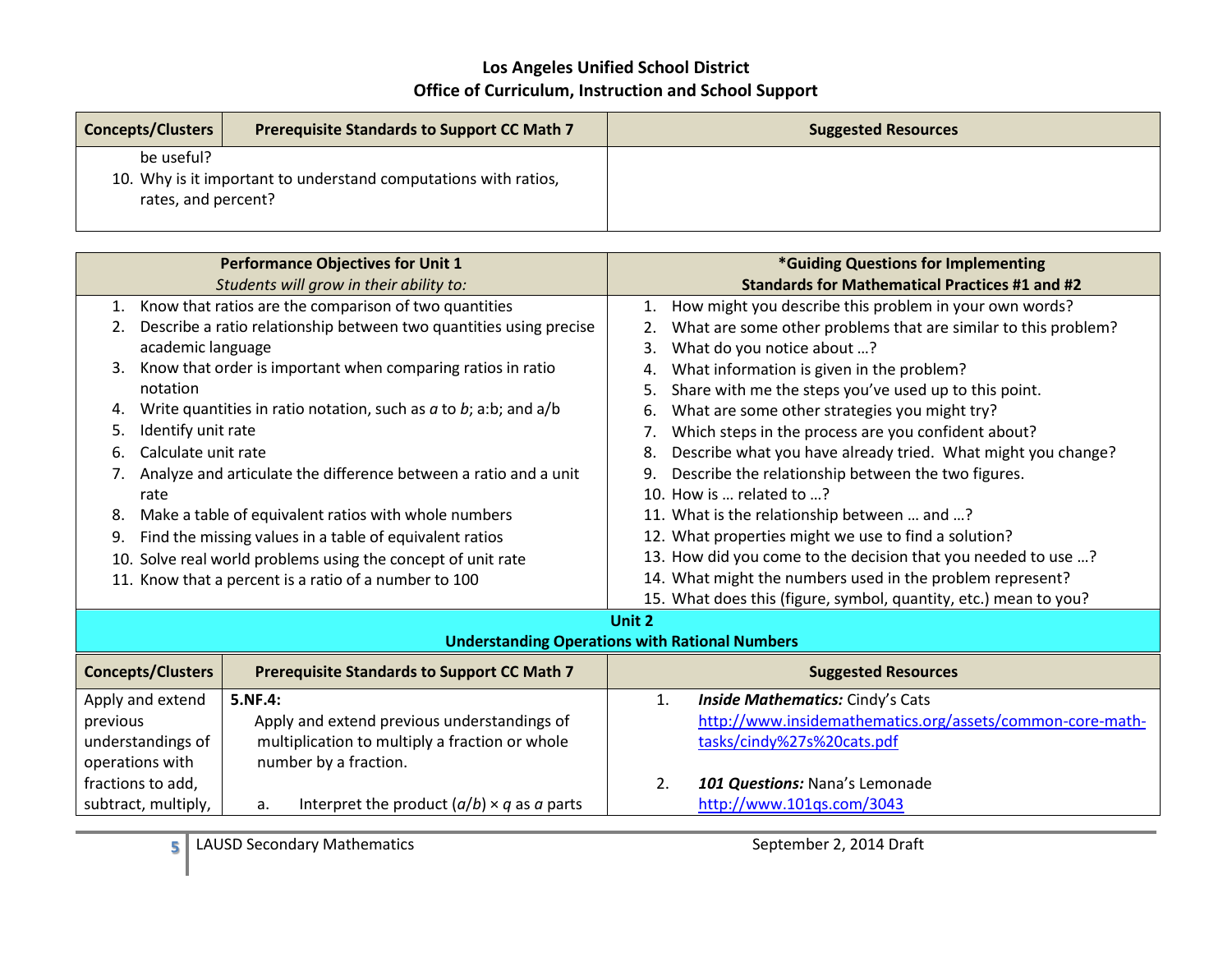| <b>Concepts/Clusters</b> | <b>Prerequisite Standards to Support CC Math 7</b>                                                   | <b>Suggested Resources</b>                                                |
|--------------------------|------------------------------------------------------------------------------------------------------|---------------------------------------------------------------------------|
| and divide               | of a partition of $q$ into $b$ equal parts;                                                          |                                                                           |
| rational numbers         | equivalently, as the result of a sequence of                                                         | 3.<br><b>NCTM Illuminations: A Brownie Bake</b>                           |
|                          | operations $a \times q \div b$ . For example, use a                                                  | http://illuminations.nctm.org/Lesson.aspx?id=814                          |
|                          | visual fraction model to show (2/3) $\times$ 4 =                                                     |                                                                           |
|                          | 8/3, and create a story context for this                                                             | <b>Illustrative Mathematics: Baking Cookies</b><br>4.                     |
|                          | equation. Do the same with $(2/3) \times (4/5) =$                                                    | https://www.illustrativemathematics.org/illustrations/50                  |
|                          | $8/15$ . (In general, $(a/b) \times (c/d) = ac/bd$ .)                                                |                                                                           |
|                          |                                                                                                      | 5.<br><b>Illustrative Mathematics: Video Game Credits</b>                 |
|                          | b.<br>Find the area of a rectangle with fractional<br>side lengths by tiling it with unit squares of | https://www.illustrativemathematics.org/illustrations/267                 |
|                          | the appropriate unit fraction side lengths,                                                          | 6.<br><b>Illustrative Mathematics:</b> Making Hot Cocoa, Variation 1      |
|                          | and show that the area is the same as                                                                | https://www.illustrativemathematics.org/illustrations/407                 |
|                          | would be found by multiplying the side                                                               |                                                                           |
|                          | lengths. Multiply fractional side lengths to                                                         | <b>Illustrative Mathematics: Jayden's Snacks</b><br>7.                    |
|                          | find areas of rectangles, and represent                                                              | https://www.illustrativemathematics.org/illustrations/273                 |
|                          | fraction products as rectangular areas.                                                              |                                                                           |
|                          |                                                                                                      | 8.<br><b>Illustrative Mathematics: Movie Tickets</b>                      |
|                          | 6.NS.1:                                                                                              | https://www.illustrativemathematics.org/illustrations/1299                |
|                          | Interpret and compute quotients of fractions,                                                        |                                                                           |
|                          | and solve word problems involving division of                                                        | 9.<br><b>Illustrative Mathematics: Mile High</b>                          |
|                          | fractions by fractions, e.g., by using visual                                                        | https://www.illustrativemathematics.org/illustrations/278                 |
|                          | fraction models and equations to represent                                                           |                                                                           |
|                          | the problem. For example, create a story                                                             | <b>Illustrative Mathematics: It's Warmer in Miami</b><br>10.              |
|                          | context for $(2/3) \div (3/4)$ and use a visual                                                      | https://www.illustrativemathematics.org/illustrations/277                 |
|                          | fraction model to show the quotient; use the                                                         |                                                                           |
|                          | relationship between multiplication and                                                              | <b>Illustrative Mathematics:</b> Integers on the Number Line<br>11.       |
|                          | division to explain that $(2/3) \div (3/4) = 8/9$                                                    | https://www.illustrativemathematics.org/illustrations/283                 |
|                          | because $3/4$ of $8/9$ is $2/3$ . (In general, $(a/b) \div$                                          |                                                                           |
|                          | $(c/d)$ = ad/bc.) How much chocolate will each                                                       | <b>Mathematics Assessment Project: Interpreting Multiplication</b><br>12. |
|                          | person get if 3 people share 1/2 lb of                                                               | and Division                                                              |
|                          | chocolate equally? How many 3/4-cup                                                                  | http://map.mathshell.org/materials/download.php?fileid=1581               |
|                          | servings are in 2/3 of a cup of yogurt? How                                                          |                                                                           |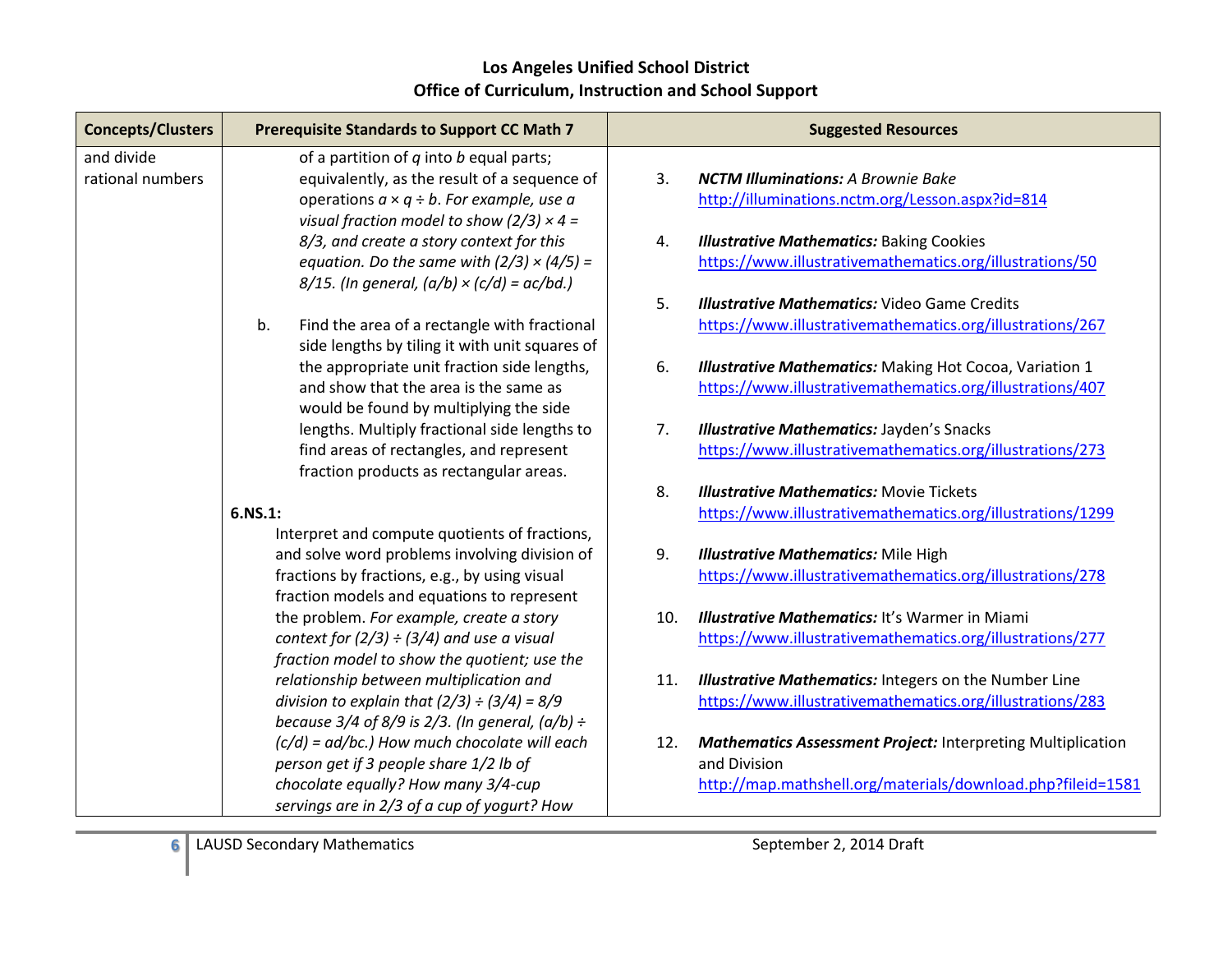| <b>Concepts/Clusters</b> | <b>Prerequisite Standards to Support CC Math 7</b>                                                                                                                                                                                                                                                                                                                                                                                                                                                                   | <b>Suggested Resources</b>                                                                                                                                                                                                                                                                 |
|--------------------------|----------------------------------------------------------------------------------------------------------------------------------------------------------------------------------------------------------------------------------------------------------------------------------------------------------------------------------------------------------------------------------------------------------------------------------------------------------------------------------------------------------------------|--------------------------------------------------------------------------------------------------------------------------------------------------------------------------------------------------------------------------------------------------------------------------------------------|
|                          | wide is a rectangular strip of land with length<br>3/4 mi and area 1/2 square mi?                                                                                                                                                                                                                                                                                                                                                                                                                                    | <b>Mathematics Assessment Project: Factors and Multiples</b><br>13.<br>http://map.mathshell.org/materials/lessons.php?taskid=578#tas<br>k578                                                                                                                                               |
|                          | 6.NS.3:                                                                                                                                                                                                                                                                                                                                                                                                                                                                                                              |                                                                                                                                                                                                                                                                                            |
|                          | Fluently add, subtract, multiply, and divide<br>multi-digit decimals using the standard<br>algorithm for each operation.                                                                                                                                                                                                                                                                                                                                                                                             | <b>Mathematics Assessment Project: Using Standard Algorithms</b><br>14.<br>http://map.mathshell.org/materials/lessons.php?taskid=587#tas<br>k587                                                                                                                                           |
|                          | 6.NS.5:<br>Understand that positive and negative<br>numbers are used together to describe<br>quantities having opposite directions or<br>values (e.g., temperature above/below zero,<br>elevation above/below sea level,<br>credits/debits, positive/negative electric<br>charge); use positive and negative numbers<br>to represent quantities in real-world contexts,<br>explaining the meaning of 0 in each situation.                                                                                            | Mathematics Assessment Project: Fractions, Decimals, and<br>15.<br>Percents<br>http://map.mathshell.org/materials/lessons.php?taskid=575#tas<br>k575<br>Mathematics Assessment Project: A Measure of Slope<br>16.<br>http://map.mathshell.org/materials/lessons.php?taskid=582#tas<br>k582 |
|                          | 6.NS.6:<br>Understand a rational number as a point on<br>the number line. Extend number line diagrams<br>and coordinate axes familiar from previous<br>grades to represent points on the line and in<br>the plane with negative number coordinates.<br>a. Recognize opposite signs of numbers<br>as indicating locations on opposite<br>sides of 0 on the number line;<br>recognize that the opposite of the<br>opposite of a number is the number<br>itself, e.g., $-(-3) = 3$ , and that 0 is its<br>own opposite. |                                                                                                                                                                                                                                                                                            |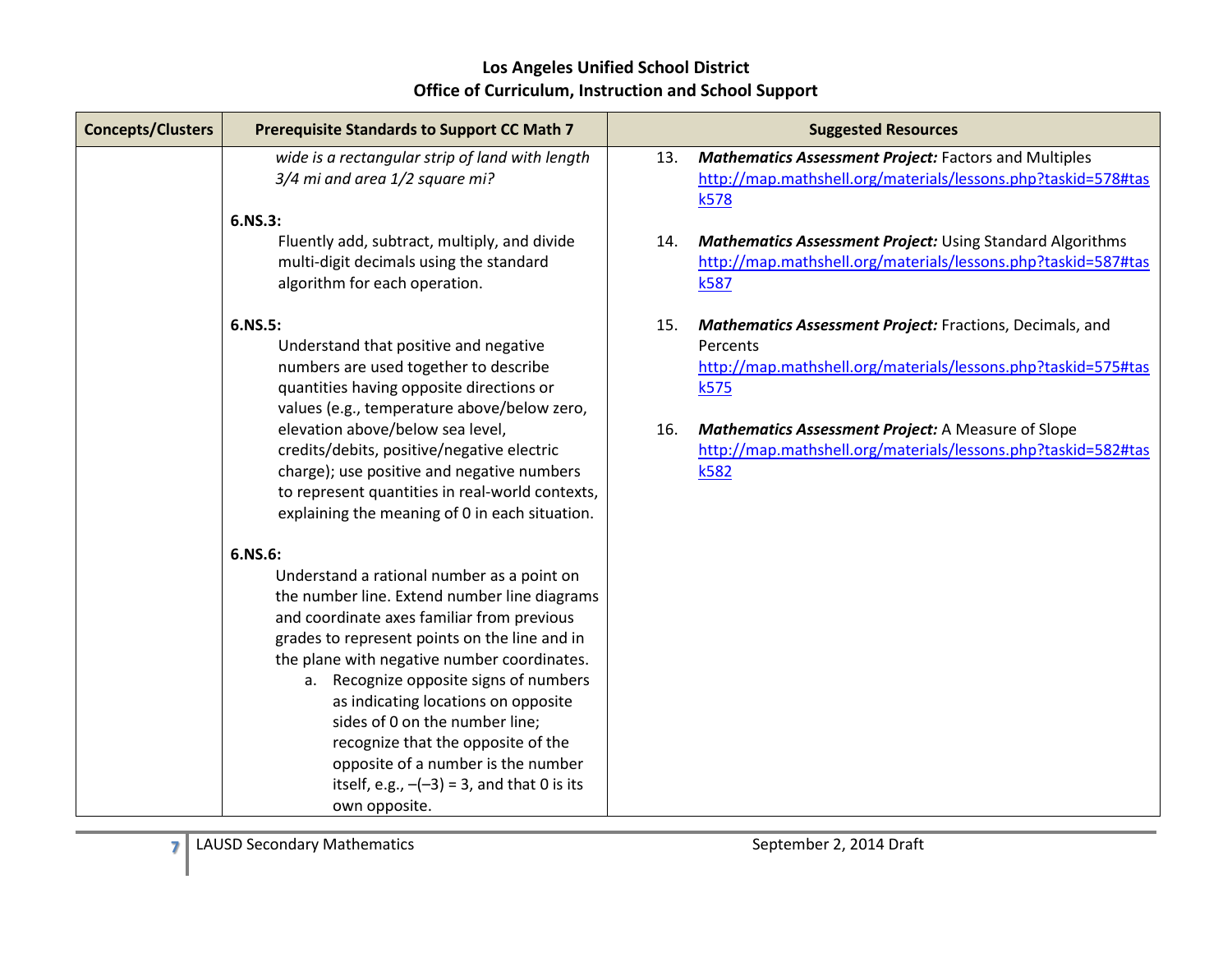| <b>Concepts/Clusters</b> | <b>Prerequisite Standards to Support CC Math 7</b>    | <b>Suggested Resources</b> |
|--------------------------|-------------------------------------------------------|----------------------------|
|                          | Understand signs of numbers in<br>b.                  |                            |
|                          | ordered pairs as indicating locations                 |                            |
|                          | in quadrants of the coordinate plane;                 |                            |
|                          | recognize that when two ordered                       |                            |
|                          | pairs differ only by signs, the locations             |                            |
|                          | of the points are related by                          |                            |
|                          | reflections across one or both axes.                  |                            |
|                          | Find and position integers and other<br>c.            |                            |
|                          | rational numbers on a horizontal or                   |                            |
|                          | vertical number line diagram; find                    |                            |
|                          | and position pairs of integers and                    |                            |
|                          | other rational numbers on a                           |                            |
|                          | coordinate plane.                                     |                            |
|                          | 6.NS.7:                                               |                            |
|                          | Understand ordering and absolute value of             |                            |
|                          | rational numbers.                                     |                            |
|                          | a. Interpret statements of inequality as              |                            |
|                          | statements about the relative                         |                            |
|                          | position of two numbers on a number                   |                            |
|                          | line diagram. For example, interpret -                |                            |
|                          | $3 > -7$ as a statement that $-3$ is                  |                            |
|                          | located to the right of -7 on a number                |                            |
|                          | line oriented from left to right.                     |                            |
|                          | b. Write, interpret, and explain                      |                            |
|                          | statements of order for rational                      |                            |
|                          | numbers in real-world contexts. For                   |                            |
|                          | example, write $-3^{\circ}C > -7^{\circ}C$ to express |                            |
|                          | the fact that $-3$ °C is warmer than $-$              |                            |
|                          | $7^{\circ}C.$                                         |                            |
|                          | Understand the absolute value of a<br>$C_{\cdot}$     |                            |
|                          | rational number as its distance from 0                |                            |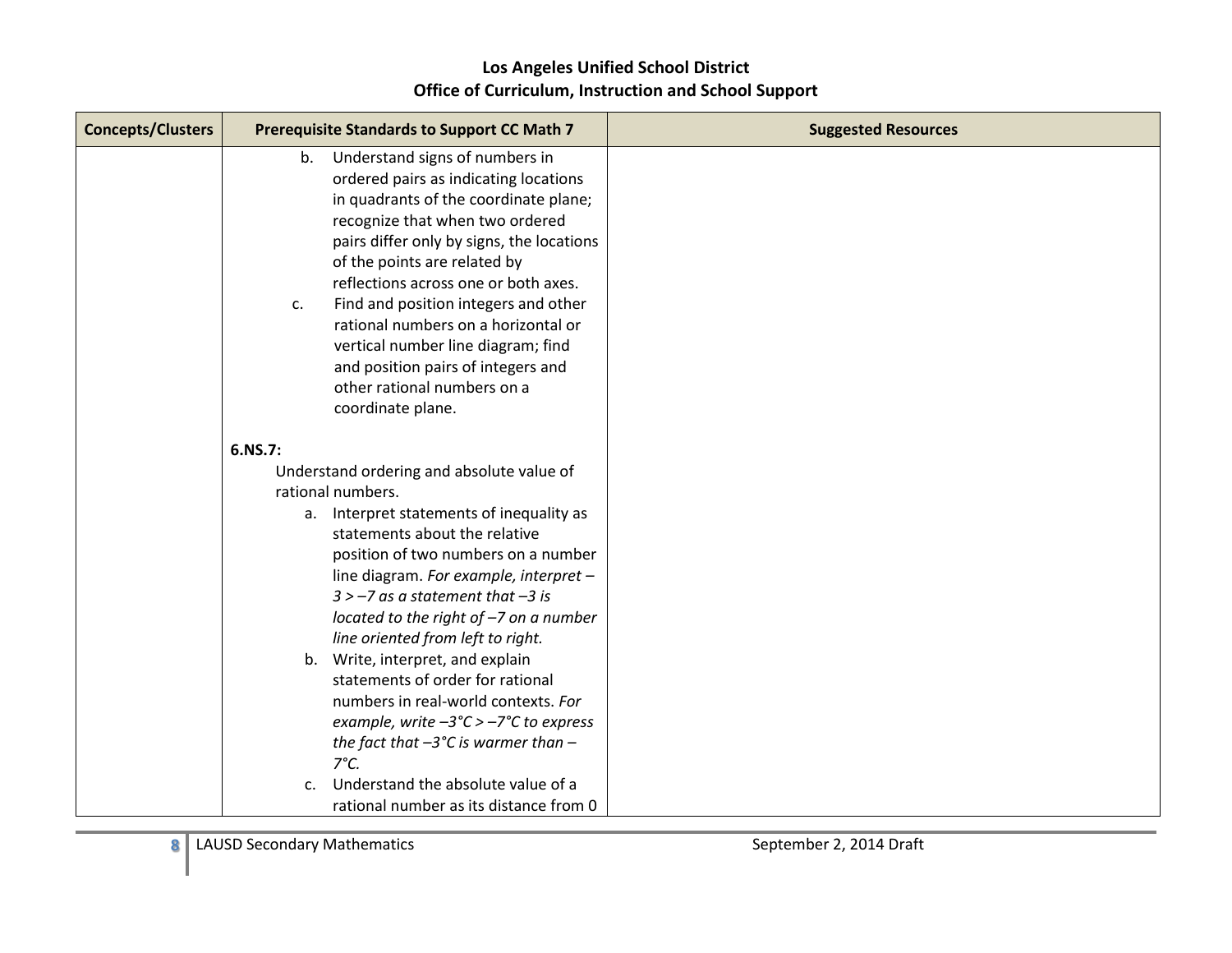| <b>Concepts/Clusters</b>                     | <b>Prerequisite Standards to Support CC Math 7</b>                                                                                                                                                                                                                                                                                                                                                                                                                          | <b>Suggested Resources</b>                                                                                                                                                                                                                                                                                                                                                                                     |
|----------------------------------------------|-----------------------------------------------------------------------------------------------------------------------------------------------------------------------------------------------------------------------------------------------------------------------------------------------------------------------------------------------------------------------------------------------------------------------------------------------------------------------------|----------------------------------------------------------------------------------------------------------------------------------------------------------------------------------------------------------------------------------------------------------------------------------------------------------------------------------------------------------------------------------------------------------------|
|                                              | on the number line; interpret<br>absolute value as magnitude for a<br>positive or negative quantity in a real-<br>world situation. For example, for an<br>account balance of -30 dollars, write<br>$ -30 $ = 30 to describe the size of the<br>debt in dollars.<br>d. Distinguish comparisons of absolute<br>value from statements about order.<br>For example, recognize that an<br>account balance less than -30 dollars<br>represents a debt greater than 30<br>dollars. |                                                                                                                                                                                                                                                                                                                                                                                                                |
|                                              | <b>Examples of Essential Questions for Unit 2</b>                                                                                                                                                                                                                                                                                                                                                                                                                           | <b>Standards for Mathematical Practice</b>                                                                                                                                                                                                                                                                                                                                                                     |
| 2.<br>matter?<br>3.<br>4.<br>problems?<br>5. | 1. What might be an effective strategy to find the area of a<br>rectangle with fractional side lengths?<br>Why does a positive or negative integer's relationship to zero<br>How are positive and negative numbers used in the real-world?<br>How might finding the GCF create efficiency when solving<br>Why might someone want to use the absolute value of a number<br>in place of the value of a rational number?                                                       | Make sense of problems and persevere in solving them.<br>1.<br>Reason abstractly and quantitatively.<br>2.<br>Construct viable arguments and critique the reasoning of others.<br>3.<br>Model with mathematics.<br>4.<br>Use appropriate tools strategically.<br>5.<br>Attend to precision.<br>6.<br>Look for and make use of structure.<br>7.<br>Look for and express regularity in repeated reasoning.<br>8. |
|                                              | <b>Performance Objectives for Unit 2</b><br>Students will grow in their ability to:                                                                                                                                                                                                                                                                                                                                                                                         | *Guiding Questions for Implementing<br><b>Standards for Mathematical Practices #3 and #4</b>                                                                                                                                                                                                                                                                                                                   |
| 1.<br>2.<br>3.<br>4.                         | Develop a fundamental understanding that the multiplication of a<br>fraction by a whole number could be represented as repeated<br>addition of a unit fraction (e.g., $3 \times \frac{1}{2} = \frac{1}{2} + \frac{1}{2} + \frac{1}{2}$ )<br>Multiply fraction by whole numbers<br>Multiply fractions by fractions<br>Interpret the product of a fraction times a fraction as the total                                                                                      | What mathematical evidence supports your thinking?<br>1.<br>What made you choose that strategy?<br>2.<br>How can you be sure that ?<br>3.<br>How could you prove that ?<br>4.<br>Will your approach still work if ?<br>5.<br>What were you considering when ?<br>6.                                                                                                                                            |

**9** LAUSD Secondary Mathematics September 2, 2014 Draft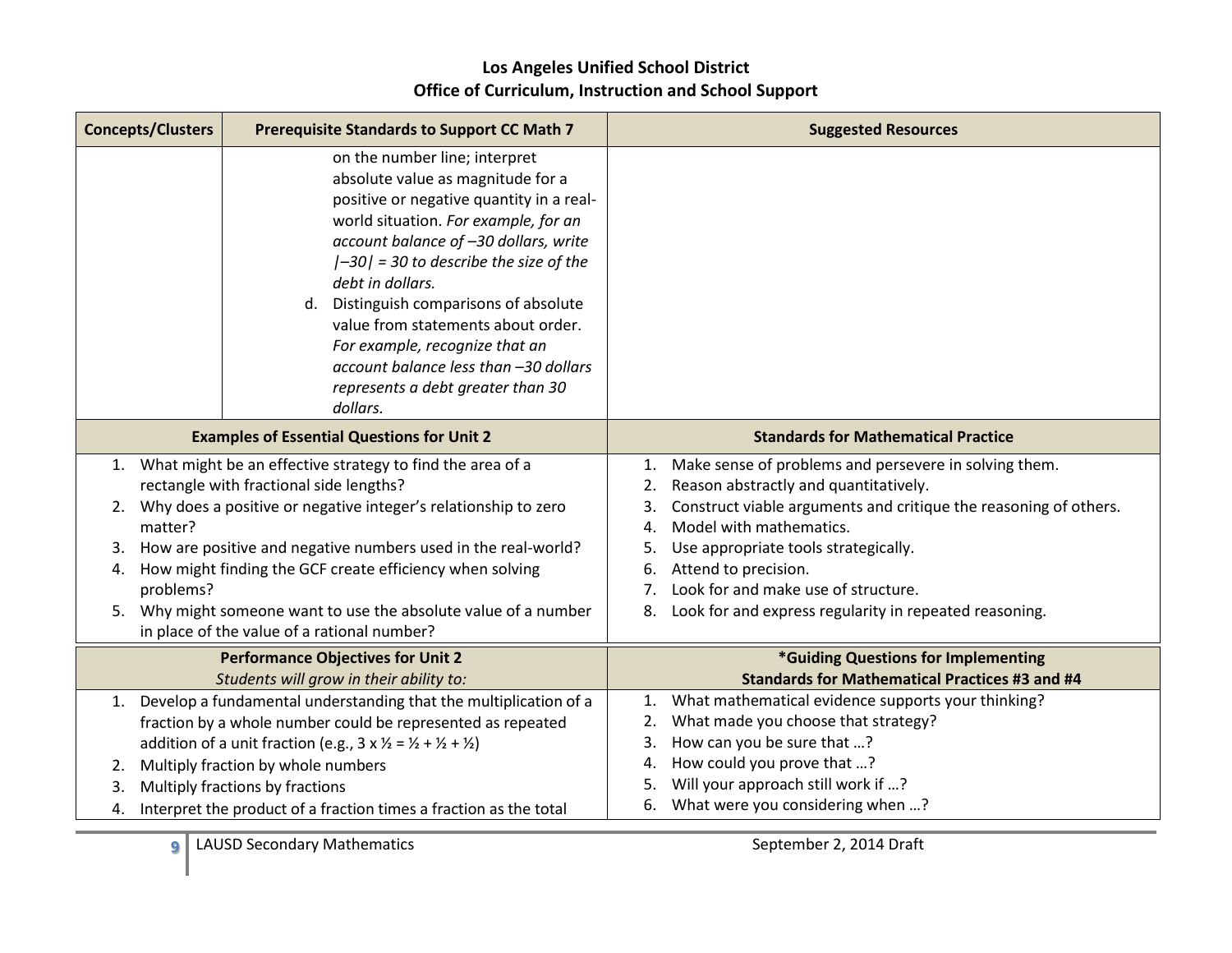| <b>Performance Objectives for Unit 2</b>                               | *Guiding Questions for Implementing                                      |  |
|------------------------------------------------------------------------|--------------------------------------------------------------------------|--|
| Students will grow in their ability to:                                | <b>Standards for Mathematical Practices #3 and #4</b>                    |  |
| number of parts of the whole                                           | 7. How did you decide on that strategy?                                  |  |
| Find the area of a rectangle with fractional side lengths using<br>5.  | How did you test whether or not your approach is correct?<br>8.          |  |
| different strategies                                                   | How did you decide what the problem was asking you to find?<br>9.        |  |
| Represent fraction products as rectangular areas<br>6.                 | 10. Did you initially try a method that did not work? What hunches       |  |
| Interpret quotients of fractions<br>7.                                 | might you have for why it didn't work?                                   |  |
| Compute quotients of fractions divided by fractions (including<br>8.   | 11. What is the same and what is different about ?                       |  |
| mixed numbers)                                                         | 12. How might you demonstrate a counterexample?                          |  |
| Solve word problems involving division of fractions by fractions<br>9. | 13. What mathematical model might you construct to represent the         |  |
| 10. Write contextual problems for fraction division problems           | problem?                                                                 |  |
| 11. Fluently use the standard algorithm for adding, subtracting,       | 14. What are some ways to represent the quantities?                      |  |
| multiplying, and dividing multi-digit decimals                         | 15. Where do you see one of the quantities in the task in your solution? |  |
| 12. Use estimation strategies to support their understanding of        | 16. What are some ways to visually represent ?                           |  |
| decimal operations.                                                    | 17. What might be an expression or equation that matches the             |  |
| 13. Understand the relationship between a positive and negative        | (diagram, figure, table, etc.)?                                          |  |
| integer in relation to zero                                            | 18. Would it help to create a mathematical model (diagram, graph,        |  |
| 14. Describe positive and negative numbers in relation to zero in a    | table, etc.)?                                                            |  |
| real-world context                                                     |                                                                          |  |
| 15. Understand a rational number as a point on the number line         |                                                                          |  |
| 16. Recognize opposite signs of numbers as locations on opposite       |                                                                          |  |
| sides of 0 on the number line                                          |                                                                          |  |
| 17. Understand signs of numbers in ordered pairs                       |                                                                          |  |
| 18. Find and position integers and other rational numbers on a         |                                                                          |  |
| horizontal or vertical number line                                     |                                                                          |  |
| 19. Understand ordering and absolute value of rational numbers         |                                                                          |  |
| 20. Interpret statements of inequality as statements                   |                                                                          |  |
| 21. Write, interpret, and explain statements of order for rational     |                                                                          |  |
| numbers in real-world context                                          |                                                                          |  |
| 22. Understand the absolute value of a rational number as its          |                                                                          |  |
| distance from 0 on the number line                                     |                                                                          |  |
| 23. Distinguish comparisons of absolute value from statements about    |                                                                          |  |
| order                                                                  |                                                                          |  |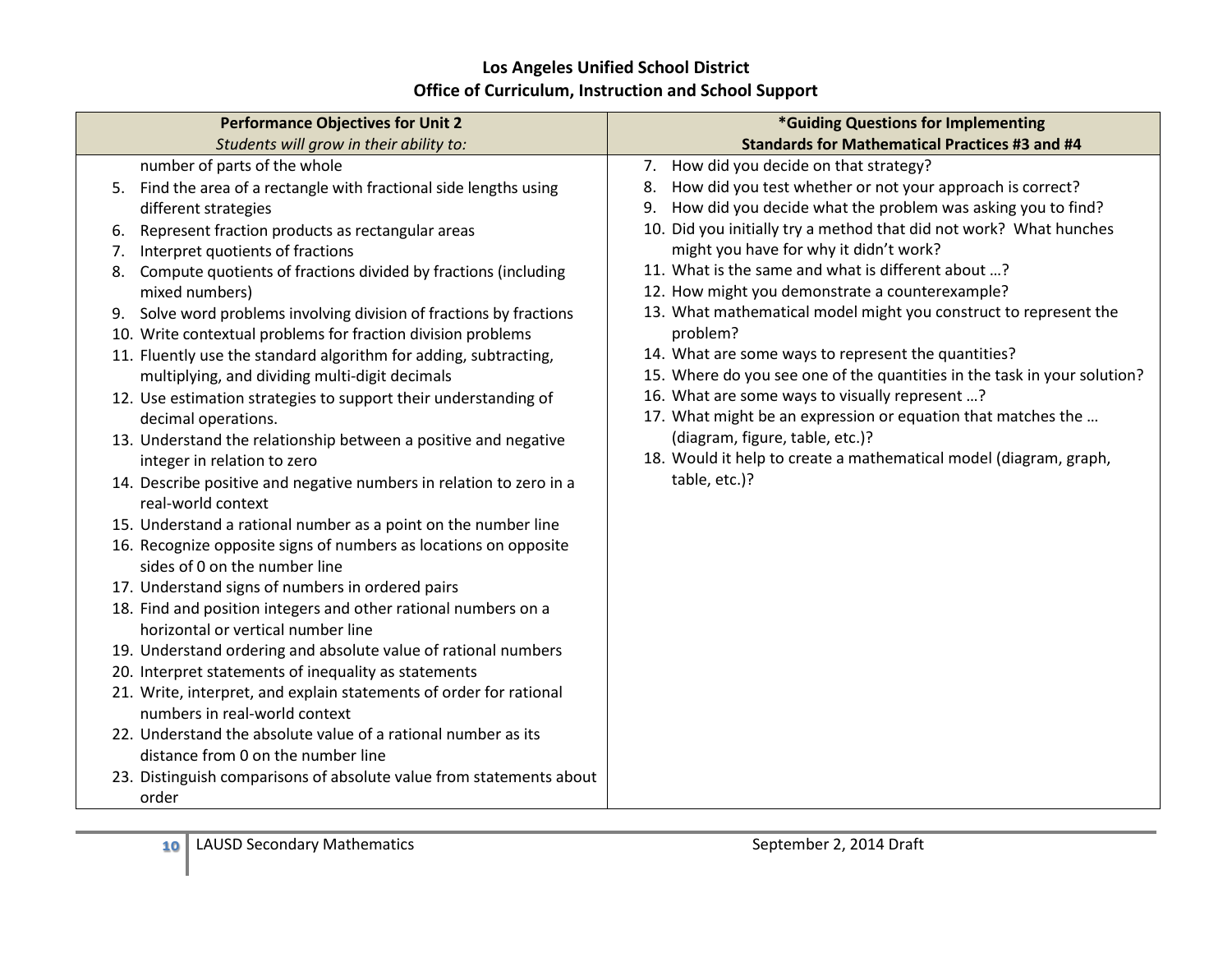|                                                                            | <b>Performance Objectives for Unit 2</b>                                                                                                                                                                                                                                                                                                                                                                                                                                                                                                                                                                                                                                                                                                                                      | *Guiding Questions for Implementing                                                                                                                                                                                                                                                                                                                                                                                                                                                                                                                                                                                                                                                                                |
|----------------------------------------------------------------------------|-------------------------------------------------------------------------------------------------------------------------------------------------------------------------------------------------------------------------------------------------------------------------------------------------------------------------------------------------------------------------------------------------------------------------------------------------------------------------------------------------------------------------------------------------------------------------------------------------------------------------------------------------------------------------------------------------------------------------------------------------------------------------------|--------------------------------------------------------------------------------------------------------------------------------------------------------------------------------------------------------------------------------------------------------------------------------------------------------------------------------------------------------------------------------------------------------------------------------------------------------------------------------------------------------------------------------------------------------------------------------------------------------------------------------------------------------------------------------------------------------------------|
| Students will grow in their ability to:                                    |                                                                                                                                                                                                                                                                                                                                                                                                                                                                                                                                                                                                                                                                                                                                                                               | <b>Standards for Mathematical Practices #3 and #4</b>                                                                                                                                                                                                                                                                                                                                                                                                                                                                                                                                                                                                                                                              |
|                                                                            |                                                                                                                                                                                                                                                                                                                                                                                                                                                                                                                                                                                                                                                                                                                                                                               | Unit 3<br><b>Understanding Expressions and Linear Equations</b>                                                                                                                                                                                                                                                                                                                                                                                                                                                                                                                                                                                                                                                    |
| <b>Concepts/Clusters</b>                                                   | <b>Standards to Support CC Math 7</b>                                                                                                                                                                                                                                                                                                                                                                                                                                                                                                                                                                                                                                                                                                                                         | <b>Suggested Resources</b>                                                                                                                                                                                                                                                                                                                                                                                                                                                                                                                                                                                                                                                                                         |
| Use properties of<br>equations to<br>generate<br>equivalent<br>expressions | 6.EE.3:<br>Apply the properties of operations to<br>generate equivalent expressions. For example,<br>apply the distributive property to the<br>expression 3 (2 + x) to produce the equivalent<br>expression $6 + 3x$ ; apply the distributive<br>property to the expression $24x + 18y$ to<br>produce the equivalent expression 6 $(4x + 3y)$ ;<br>apply properties of operations to $y + y + y$ to<br>produce the equivalent expression 3y.<br>6.EE.4:<br>Identify when two expressions are equivalent<br>(i.e., when the two expressions name the<br>same number regardless of which value is<br>substituted into them). For example, the<br>expressions $y + y + y$ and 3y are equivalent<br>because they name the same number<br>regardless of which number y stands for. | 1. (6.EE.3) Khan Academy:<br><b>Equivalent Forms of Expressions</b><br>(6.EE.3) NCTM Illuminations:<br>2.<br><b>Algebra in Balance</b><br><b>Balancing Shapes</b><br><b>Calculation Nation</b><br><b>Everything Balances Out in the End</b><br><b>Real Estate Tycoon</b><br>3. (6.EE.3) Online Practice from IXL:<br><b>Add and Subtract Integers</b><br><b>Multiplication: Properties of multiplication</b><br>4. (6.EE.4) Khan Academy:<br><b>Equivalent Forms of Expressions</b><br>(6.EE.4) NCTM Illuminations:<br>5.<br><b>Algebra in Balance</b><br><b>Everything Balances Out in the End</b><br><b>Real Estate Tycoon</b><br>(6.EE.4) Online Practice from IXL:<br>6.<br><b>Add and Subtract Like Terms</b> |
| 11                                                                         | <b>LAUSD Secondary Mathematics</b>                                                                                                                                                                                                                                                                                                                                                                                                                                                                                                                                                                                                                                                                                                                                            | September 2, 2014 Draft                                                                                                                                                                                                                                                                                                                                                                                                                                                                                                                                                                                                                                                                                            |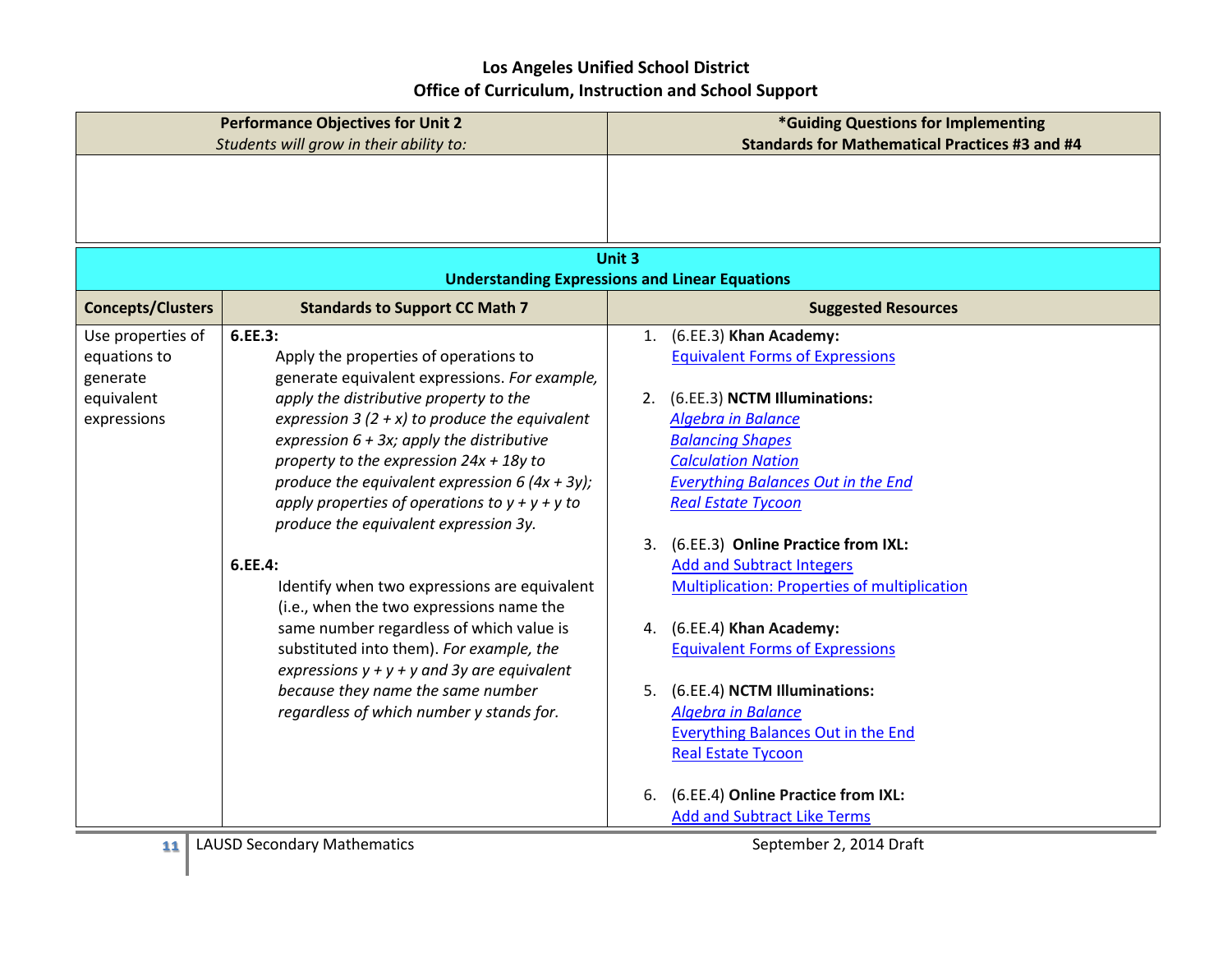| Solve real-life and                           | 6.EE.6:                                                                                                                                             | 7. (6.EE.6) Khan Academy:                                                                  |
|-----------------------------------------------|-----------------------------------------------------------------------------------------------------------------------------------------------------|--------------------------------------------------------------------------------------------|
| mathematical<br>problems using                | Use variables to represent numbers and write<br>expressions when solving a real-world or                                                            | Constructing and Solving Equations in the Real World                                       |
| numerical and<br>algebraic<br>expressions and | mathematical problem; understand that a<br>variable can represent an unknown number,<br>or, depending on the purpose at hand, any                   | 8. (6.EE.6) NCTM Illuminations:<br><b>Building Bridges</b>                                 |
| equations                                     | number in a specified set.                                                                                                                          | (6.EE.6) Online Practice from IXL:<br>9.                                                   |
|                                               | 6.EE.7:                                                                                                                                             | <b>Write Variable Expressions</b><br><b>Solve Word Problems</b>                            |
|                                               | Solve real-world and mathematical problems                                                                                                          |                                                                                            |
|                                               | by writing and solving equations of the form x                                                                                                      | 10. (6.EE.7) Khan Academy:                                                                 |
|                                               | $+p = q$ and $px = q$ for cases in which p, q and x<br>are all nonnegative rational numbers.                                                        | Constructing and Solving Equations in the Real World<br><b>One-Step Equation Intuition</b> |
|                                               |                                                                                                                                                     | <b>One-Step Equations with Multiplication</b>                                              |
|                                               | 6.EE.8:                                                                                                                                             |                                                                                            |
|                                               | Write an inequality of the form $x > c$ or $x < c$ to<br>represent a constraint or condition in a real-<br>world or mathematical problem. Recognize | 11. (6.EE.7) NCTM Illuminations:<br><b>Building Bridges</b>                                |
|                                               | that inequalities of the form $x > c$ or $x < c$ have                                                                                               | 12. (6.EE.8) Khan Academy:                                                                 |
|                                               | infinitely many solutions; represent solutions                                                                                                      | <b>Inequalities in One Variable</b>                                                        |
|                                               | of such inequalities on number line diagrams.                                                                                                       | <b>Inequalities on a Number Line</b>                                                       |
|                                               |                                                                                                                                                     | 13. (6.EE.8) Online Practice from IXL:                                                     |
|                                               |                                                                                                                                                     | <b>Inequalities on a Number Line</b>                                                       |
|                                               | <b>Examples of Essential Questions for Unit 3</b>                                                                                                   | <b>Standards for Mathematical Practice</b>                                                 |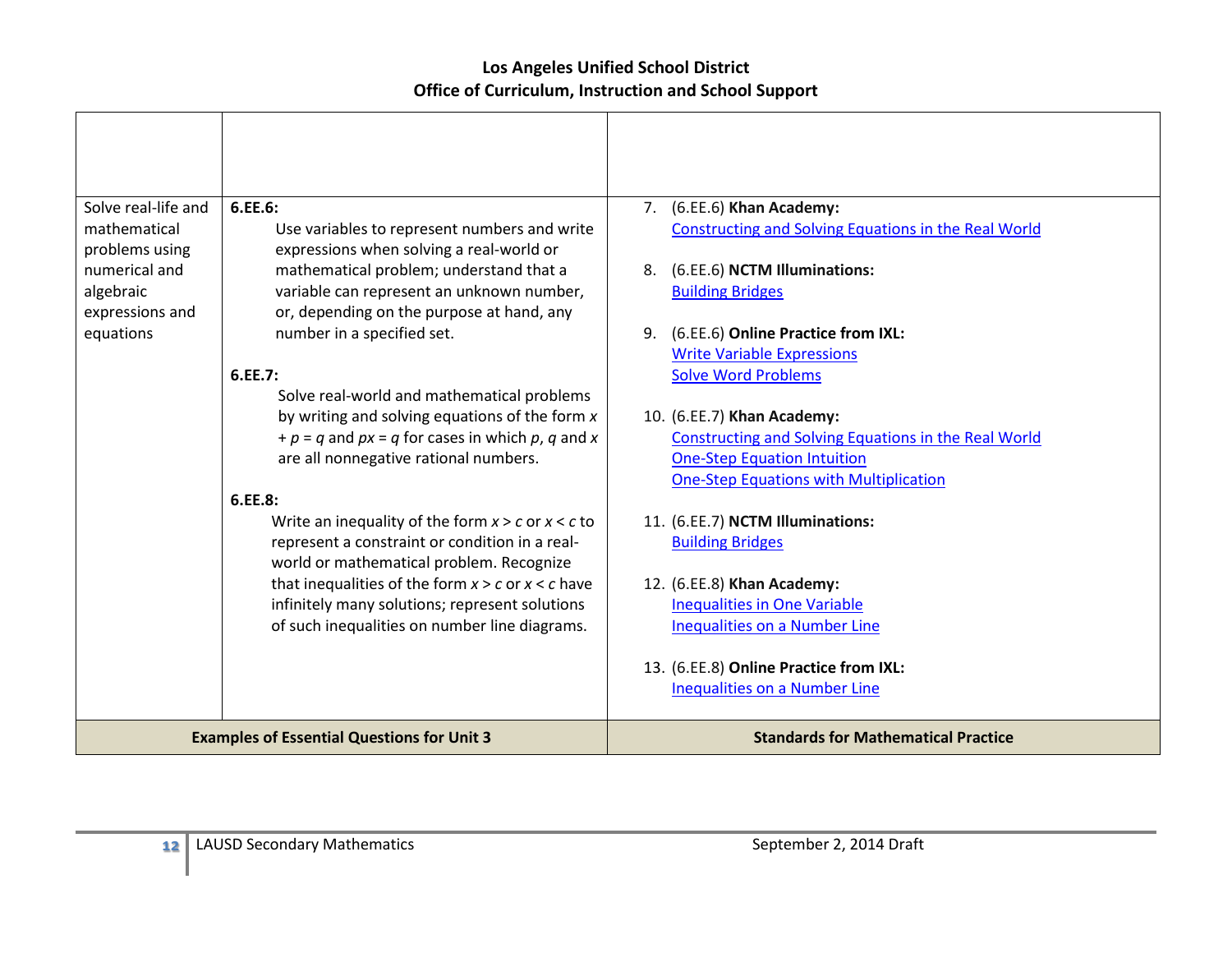|    | 1. Why are equations, graphs, and tables beneficial to representing             | Make sense of problems and persevere in solving them.<br>1.                  |
|----|---------------------------------------------------------------------------------|------------------------------------------------------------------------------|
|    | relationships?                                                                  | Reason abstractly and quantitatively.<br>2.                                  |
| 2. | What strategies might we use to create two equivalent                           | Construct viable arguments and critique the reasoning of others.<br>3.       |
|    | expressions?                                                                    | Model with mathematics.<br>4.                                                |
| 3. | Why is equivalency (or equality) important to solving problems?                 | Use appropriate tools strategically.<br>5.                                   |
| 4. | How might we use equations to solve real-world problems?                        | Attend to precision.<br>6.                                                   |
| 5. | Why might we use algebraic expressions to represent unknowns?                   | Look for and make use of structure.<br>7.                                    |
| 6. | How might we represent numerical constraints (inequalities)<br>algebraically?   | Look for and express regularity in repeated reasoning.<br>8.                 |
| 7. | How might an inequality be used to describe a real-life situation?              |                                                                              |
| 8. | Why does using the distributive property create an equivalent                   |                                                                              |
|    | expression?                                                                     |                                                                              |
| 9. | How might we know that two expressions are equivalent?                          |                                                                              |
|    | 10. Why is there a distinction between equations and inequalities?              |                                                                              |
|    | <b>Performance Objectives for Unit 3</b>                                        | *Guiding Questions for Implementing                                          |
|    | Students will grow in their ability to:                                         | <b>Standards for Mathematical Practices #5 and #6</b>                        |
|    |                                                                                 |                                                                              |
| 1. | Use the distributive property to generate equivalent expressions                | 1. What mathematical tools could we use to visualize and represent           |
| 2. | Identify when two expressions are equivalent                                    | the situation?                                                               |
| 3. |                                                                                 | What information have we been given?<br>2.                                   |
|    | Prove that two equations are equivalent regardless of the<br>number substituted | What do you know that is not stated explicitly in the problem?<br>3.         |
| 4. | Write expressions to represent various real-world situations                    | What approach are you considering trying first?<br>4.                        |
| 5. | Understand that a variable can represent an unknown number                      | In this situation, what might be helpful to use (a ruler, graph paper,<br>5. |
| 6. | Solve and write equations for real-world mathematical problems                  | number line, diagram, patty paper, calculator, manipulative, etc.)?          |
| 7. |                                                                                 | What can using a  show us that  may not?<br>6.                               |
| 8. | Write inequalities to represent real-world situations                           | What might it be helpful to use a ?<br>7.                                    |
|    | Identify the constraint or condition in a real-world situation in               | What mathematical terms apply in this situation?<br>8.                       |
|    | order to set-up an inequality                                                   | How did you know your solution was reasonable?<br>9.                         |
| 9. | Recognize that inequalities of the form, $x > c$ or $x < c$ , have              | 10. Explain how you might show that your solution satisfies the              |
|    | infinitely many solutions.                                                      | problem.                                                                     |
|    | 10. Represent solutions to inequalities of the form, $x > c$ or $x < c$ , on    | 11. Is there a more efficient strategy?                                      |
|    | number line diagrams                                                            | 12. What symbols or mathematical notations are important in this             |
|    |                                                                                 | problem?<br>13. What domain-specific language can you use to explain ?       |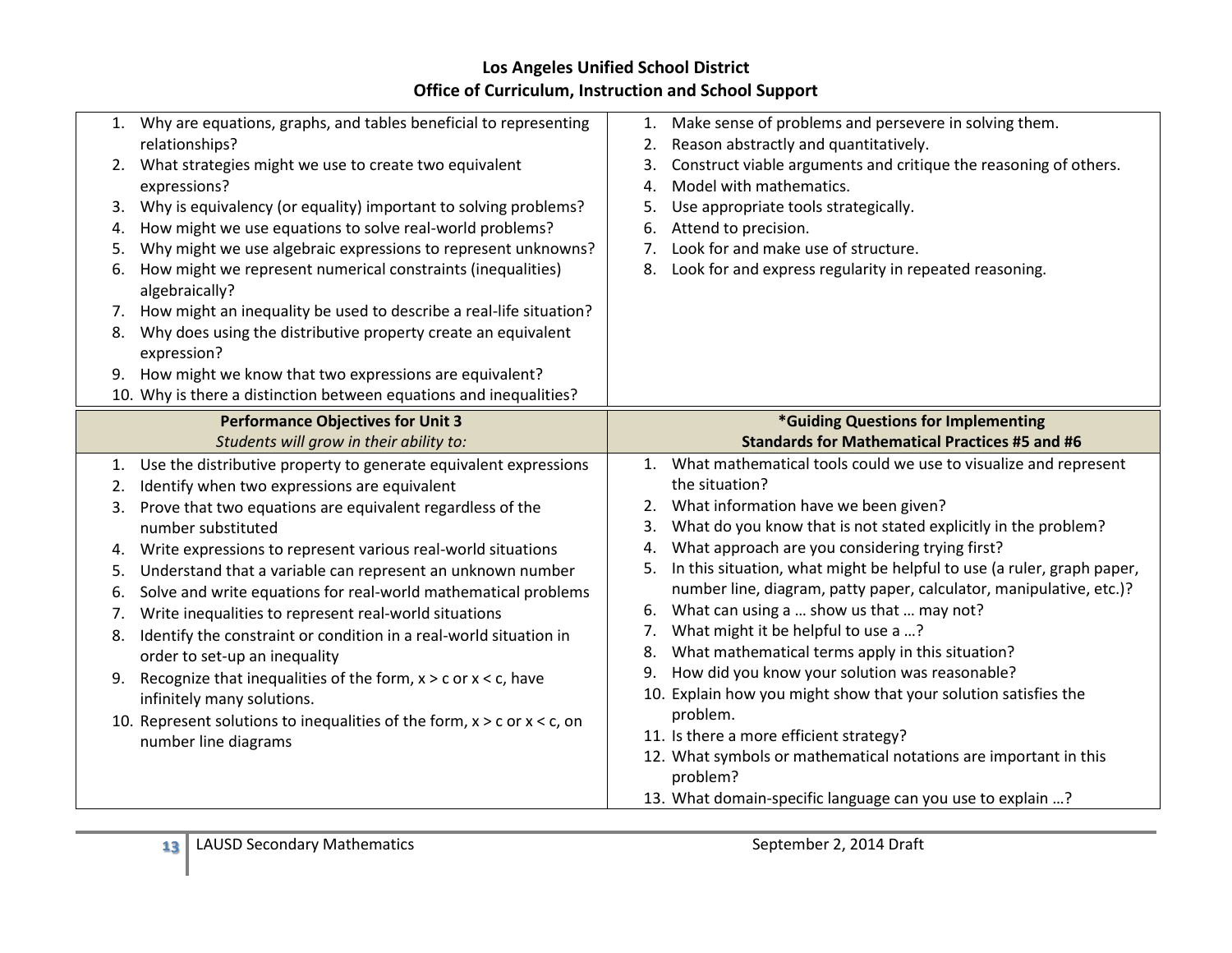| <b>Performance Objectives for Unit 3</b><br>Students will grow in their ability to:                                                                                                                                                    |                                                                                                                                                                                                                                                                                      | *Guiding Questions for Implementing<br><b>Standards for Mathematical Practices #5 and #6</b>                                                                                                                                                                                                                                                                                                                                                                                                                                                                                                                                                                                                                                                                                                                                                                                                                                                                                             |
|----------------------------------------------------------------------------------------------------------------------------------------------------------------------------------------------------------------------------------------|--------------------------------------------------------------------------------------------------------------------------------------------------------------------------------------------------------------------------------------------------------------------------------------|------------------------------------------------------------------------------------------------------------------------------------------------------------------------------------------------------------------------------------------------------------------------------------------------------------------------------------------------------------------------------------------------------------------------------------------------------------------------------------------------------------------------------------------------------------------------------------------------------------------------------------------------------------------------------------------------------------------------------------------------------------------------------------------------------------------------------------------------------------------------------------------------------------------------------------------------------------------------------------------|
|                                                                                                                                                                                                                                        |                                                                                                                                                                                                                                                                                      | 14. How might you test your solution to see if it answers the problem?                                                                                                                                                                                                                                                                                                                                                                                                                                                                                                                                                                                                                                                                                                                                                                                                                                                                                                                   |
|                                                                                                                                                                                                                                        |                                                                                                                                                                                                                                                                                      |                                                                                                                                                                                                                                                                                                                                                                                                                                                                                                                                                                                                                                                                                                                                                                                                                                                                                                                                                                                          |
|                                                                                                                                                                                                                                        |                                                                                                                                                                                                                                                                                      |                                                                                                                                                                                                                                                                                                                                                                                                                                                                                                                                                                                                                                                                                                                                                                                                                                                                                                                                                                                          |
|                                                                                                                                                                                                                                        |                                                                                                                                                                                                                                                                                      | Unit 4<br><b>Understanding Geometry and Statistical Probability</b>                                                                                                                                                                                                                                                                                                                                                                                                                                                                                                                                                                                                                                                                                                                                                                                                                                                                                                                      |
| <b>Concepts/Clusters</b>                                                                                                                                                                                                               | <b>Standards to Support CC Math 7</b>                                                                                                                                                                                                                                                | <b>Suggested Resources</b>                                                                                                                                                                                                                                                                                                                                                                                                                                                                                                                                                                                                                                                                                                                                                                                                                                                                                                                                                               |
| Draw, construct,<br>and describe<br>geometrical<br>figures and<br>describe the<br>relationships<br>between them<br>Solve real-life and<br>mathematical<br>problems<br>involving angle<br>measure, area,<br>surface area, and<br>volume | 6.G.1:<br>Find the area of right triangles, other triangles,<br>special quadrilaterals, and polygons by<br>composing into rectangles or decomposing into<br>triangles and other shapes; apply these<br>techniques in the context of solving real-world<br>and mathematical problems. | Math Assessment Project-Security Camera<br>http://map.mathshell.org/materials/tasks.php?taskid=273&subpage<br>$=$ expert<br><b>Fruit Boxes</b><br>http://map.mathshell.org/materials/tasks.php?taskid=275&subpage<br>$=$ expert<br>Dollar Wall<br>http://www.101qs.com/61-dollar-wall<br><b>NCTM-Creating a Fire wise Defensible Space</b><br>http://illuminations.nctm.org/Lesson.aspx?id=2232<br>Discovering the Area Formula for Circles<br>http://illuminations.nctm.org/Lesson.aspx?id=1852<br>Discovering the Area Formula for Triangles<br>http://illuminations.nctm.org/Lesson.aspx?id=1874<br>Distributing and Factoring Using Area<br>http://illuminations.nctm.org/Lesson.aspx?id=2682<br><b>Finding the Area of Parallelograms</b><br>http://illuminations.nctm.org/Lesson.aspx?id=1882<br><b>Finding the Area of Trapezoids</b><br>http://illuminations.nctm.org/Lesson.aspx?id=1893<br>IGD: Area of a Parallelogram<br>http://illuminations.nctm.org/Activity.aspx?id=4158 |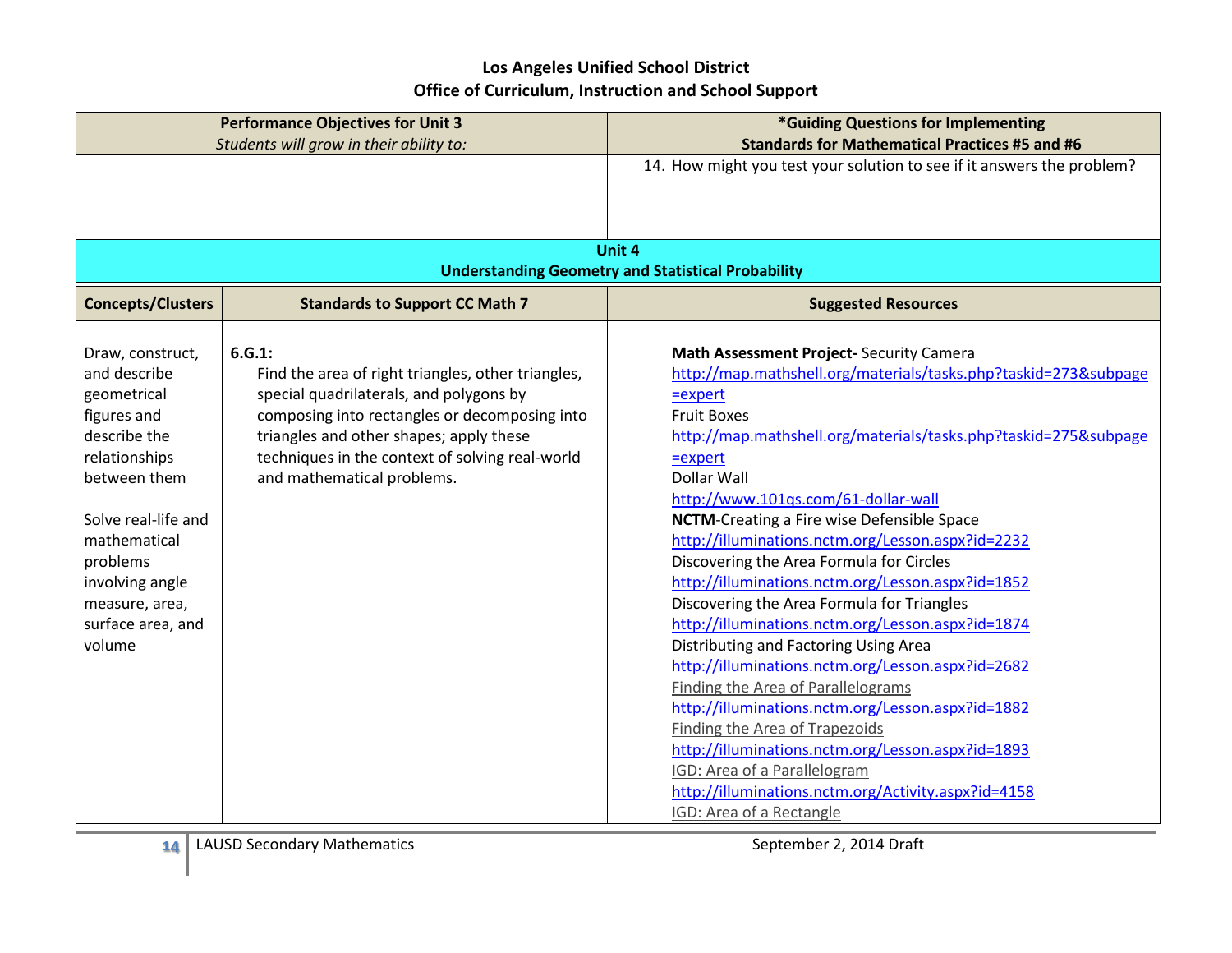| <b>Concepts/Clusters</b> | <b>Standards to Support CC Math 7</b> | <b>Suggested Resources</b>                                     |
|--------------------------|---------------------------------------|----------------------------------------------------------------|
|                          |                                       | http://illuminations.nctm.org/Activity.aspx?id=4159            |
|                          |                                       | <b>IGD: Area of a Triangle</b>                                 |
|                          |                                       | http://illuminations.nctm.org/Activity.aspx?id=4160            |
|                          |                                       | Interactive Geometry Dictionary: Areas in Geometry             |
|                          |                                       | http://illuminations.nctm.org/Activity.aspx?id=4243            |
|                          |                                       | IXL Area of Triangle                                           |
|                          |                                       | http://www.ixl.com/math/grade-6/area                           |
|                          |                                       | http://ccssmath.org/?page id=570                               |
|                          |                                       | Illustrative Math-Finding Areas of Polygons                    |
|                          |                                       | https://www.illustrativemathematics.org/illustrations/647      |
|                          |                                       | <b>Base and Height</b>                                         |
|                          |                                       | https://www.illustrativemathematics.org/illustrations/656      |
|                          |                                       | Same Base and Height, Variation 2                              |
|                          |                                       | https://www.illustrativemathematics.org/illustrations/510      |
|                          |                                       | Banana Bread                                                   |
|                          |                                       | https://www.illustrativemathematics.org/illustrations/657      |
|                          |                                       | Computing Volume Progression 1                                 |
|                          |                                       | https://www.illustrativemathematics.org/illustrations/534      |
|                          |                                       | <b>Computing Volume Progression 2</b>                          |
|                          |                                       | https://www.illustrativemathematics.org/illustrations/535      |
|                          |                                       | <b>Computing Volume Progression 3</b>                          |
|                          |                                       | https://www.illustrativemathematics.org/illustrations/536      |
|                          |                                       | <b>Computing Volume Progression 4</b>                          |
|                          |                                       | https://www.illustrativemathematics.org/illustrations/537      |
|                          |                                       | Opus Math-Area of Rectangle, Triangle, Composite               |
|                          |                                       | http://www.opusmath.com/common-core-standards/6.g.1-find-the-  |
|                          |                                       | area-of-right-triangles-other-triangles-special-quadrilaterals |
|                          |                                       | Yummy Math- Chocolates                                         |
|                          |                                       | http://www.yummymath.com/2013/chocolates-2/                    |
|                          |                                       |                                                                |
|                          |                                       |                                                                |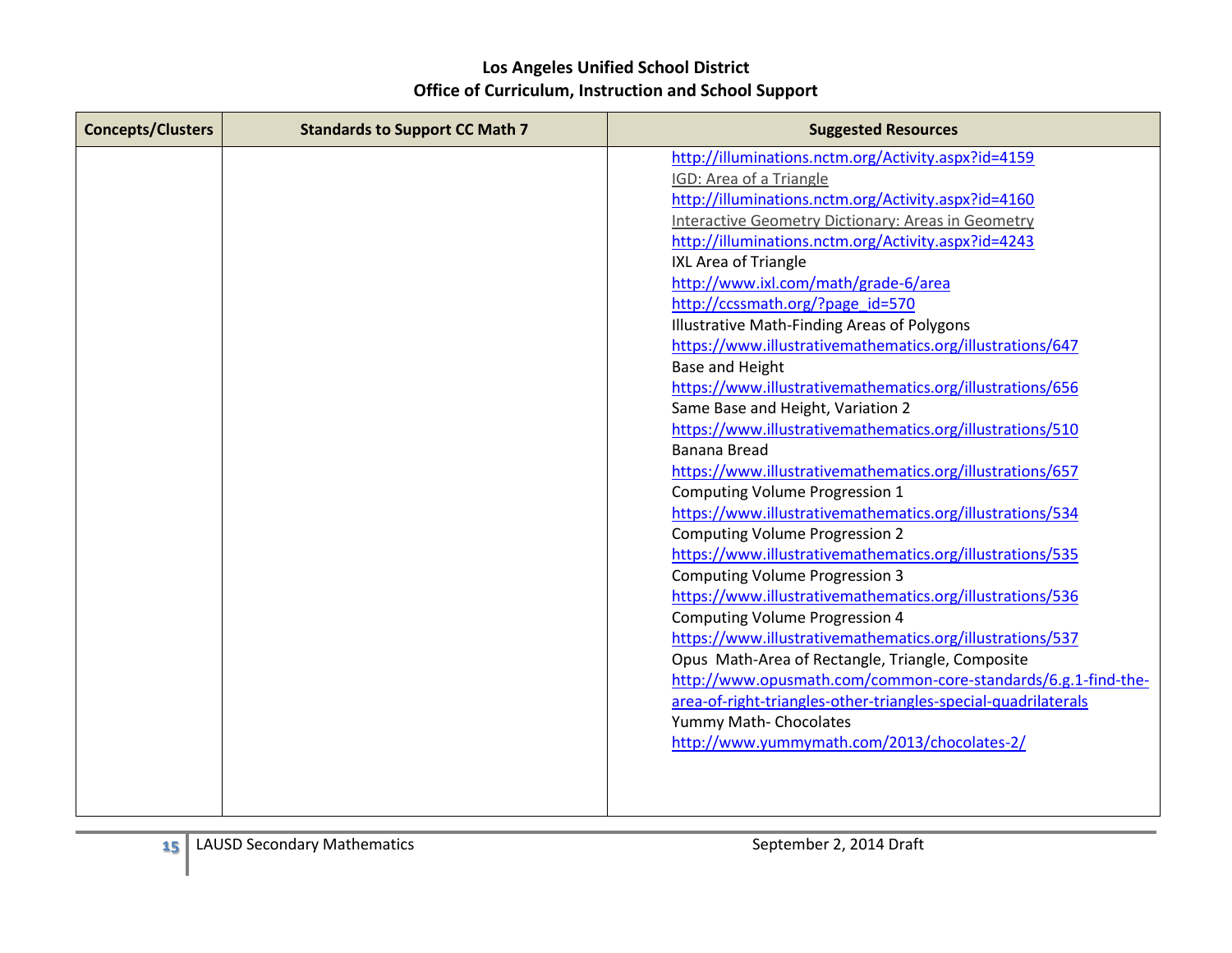| <b>Concepts/Clusters</b><br><b>Standards to Support CC Math 7</b> |                                                                     | <b>Suggested Resources</b>                                              |
|-------------------------------------------------------------------|---------------------------------------------------------------------|-------------------------------------------------------------------------|
| Use random                                                        | 6.SP.1:                                                             | <b>Identifying Statistical Questions</b>                                |
| sampling to draw                                                  | Recognize a statistical question as one that                        | https://www.illustrativemathematics.org/illustrations/703               |
| inferences about a                                                | anticipates variability in the data related to the                  | <b>Recognize Statistical Questions</b>                                  |
| population                                                        | question and accounts for it in the answers. For                    | http://www.opusmath.com/common-core-standards/6.sp.1-                   |
|                                                                   | example, "How old am I?" is not a statistical                       | recognize-a-statistical-question-as-one-that-anticipates-variability-in |
| Draw informal                                                     | question, but "How old are the students in my                       | <b>Buttons: Statistical Questions</b>                                   |
| comparative                                                       | school?" is a statistical question because one                      | https://www.illustrativemathematics.org/illustrations/1040              |
| inferences about                                                  | anticipates variability in students' ages.                          | Recognizing and asking statistical questions                            |
| two populations                                                   |                                                                     | https://www.youtube.com/watch?v=H10rwoozHTk                             |
|                                                                   | 6.SP.2:                                                             | Figuring the Odds (Probability Puzzles) - Twenty questions with         |
|                                                                   | Understand that a set of data collected to                          | answers                                                                 |
|                                                                   | answer a statistical question has a distribution                    | http://www.benbest.com/science/theodds.html                             |
|                                                                   | which can be described by its center, spread,                       |                                                                         |
|                                                                   | and overall shape.                                                  | <b>Understanding Probability</b> - Lesson plan from Discovery Education |
|                                                                   |                                                                     | http://www.discoveryeducation.com/teachers/free-lesson-                 |
|                                                                   |                                                                     | plans/understanding-probability.cfm                                     |
|                                                                   |                                                                     |                                                                         |
|                                                                   | <b>Examples of Essential Questions for Unit 4</b>                   | <b>Standards for Mathematical Practice</b>                              |
|                                                                   | 1. How might knowing the area of triangles and rectangles assist in | Make sense of problems and persevere in solving them.<br>1.             |
|                                                                   | finding the area of other polygons?                                 | Reason abstractly and quantitatively.<br>2.                             |
| 2.                                                                | How is geometry a part of our everyday lives?                       | Construct viable arguments and critique the reasoning of others.<br>3.  |
| 3.                                                                | Why might conceptually understanding the characteristics of         | Model with mathematics.<br>4.                                           |
|                                                                   | two-dimensional and three-dimensional figures be helpful?           | Use appropriate tools strategically.<br>5.                              |
| 4.                                                                | Why is organizing data essential to its' usefulness?                | Attend to precision.<br>6.                                              |
| 5.                                                                | Why might graphs be used to represent statistical relationships?    | Look for and make use of structure.<br>7.                               |
| 6.                                                                | What might the benefit be in displaying data in various ways?       | Look for and express regularity in repeated reasoning.<br>8.            |
|                                                                   | And, in what ways might we choose to display this data?             |                                                                         |
| 7.                                                                | Why might collected data to answer a statistical question have a    |                                                                         |
|                                                                   | distribution (center, spread, and overall shape)?                   |                                                                         |
|                                                                   | <b>Performance Objectives for Unit 4</b>                            | *Guiding Questions for Implementing                                     |
|                                                                   | Students will grow in their ability to:                             | <b>Standards for Mathematical Practices #7 and #8</b>                   |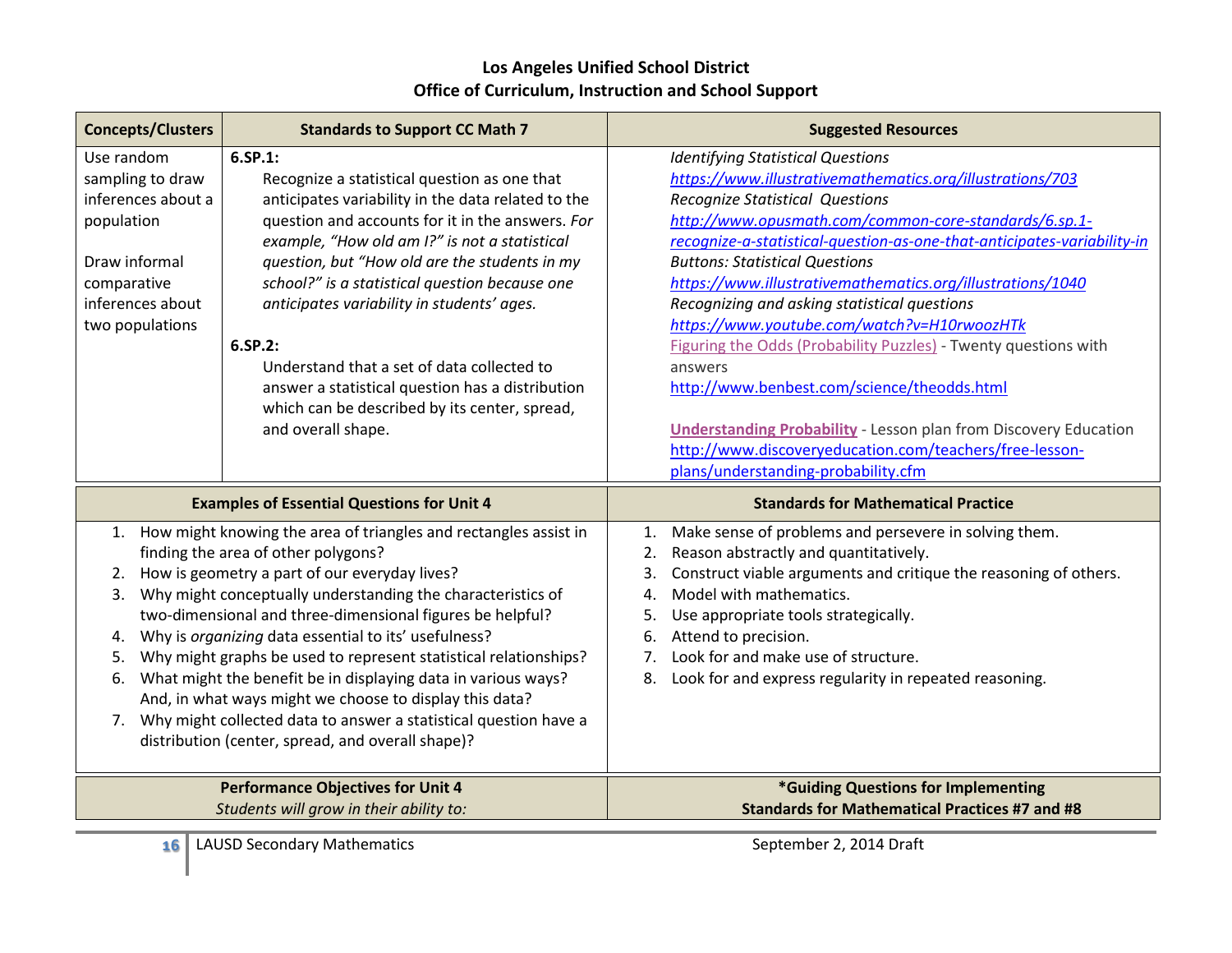|    | <b>Performance Objectives for Unit 4</b>                             | *Guiding Questions for Implementing                                    |
|----|----------------------------------------------------------------------|------------------------------------------------------------------------|
|    | Students will grow in their ability to:                              | <b>Standards for Mathematical Practices #7 and #8</b>                  |
| 1. | Know the formulas for rectangles and triangles                       | 1. What observations have you made about ?                             |
|    | Decompose shapes into rectangles and triangles to determine the      | What do you notice when ?                                              |
|    | area                                                                 | What parts of the problem might you eliminate?<br>3.                   |
| 3. | Apply decomposing techniques in the context of solving real-         | How would you know if  makes a pattern?<br>4.                          |
|    | world and mathematical problems                                      | What useful ideas have we learned before that come in handy when<br>5. |
| 4. | Recognize a statistical question as one that anticipates variability | solving this problem?                                                  |
|    | in the data related to the question                                  | How does this relate to ?<br>6.                                        |
| 5. | Recognize that data can have variability                             | In what ways might this problem connect to other mathematical          |
| 6. | Understand that a set of data has a distribution                     | concepts?                                                              |
|    | Describe a set of data by its center                                 | Will the same strategy work in other situations?<br>8.                 |
| 8. | Describe a set of data by its spread and overall shape               | Is this always true, sometimes true, or never?<br>9.                   |
|    |                                                                      | 10. How would you prove that ?                                         |
|    |                                                                      | 11. What is happening in this situation?                               |
|    |                                                                      | 12. Could we make a mathematical rule for ?                            |
|    |                                                                      | 13. What mathematical consistencies do you notice?                     |
|    |                                                                      | 14. What predictions or generalizations can this pattern support?      |

\*NOTE: The *Guiding Questions for Implementing Standards for Mathematical Practices* should be used throughout ALL units and are not exclusive to any particular unit.

#### **TOOLS TO ENGAGE KINESTHETIC AND VISUAL LEARNERS**

The following are a just a few hands-on (or virtual) manipulatives to engage and support the learning for our kinesthetic and visual learners.

| <b>Annenberg Learner: Interactives-Geometry 3D Shapes</b> | <b>Base Ten Materials</b>      |
|-----------------------------------------------------------|--------------------------------|
| <b>NCTM Illuminations: Isometric Drawing Tool</b>         | Pattern Blocks                 |
| <b>Fraction Circles</b>                                   | <b>Geometric Solids</b>        |
| Algebra Tiles                                             | <b>Fraction Pattern Blocks</b> |
| <b>Dice</b>                                               |                                |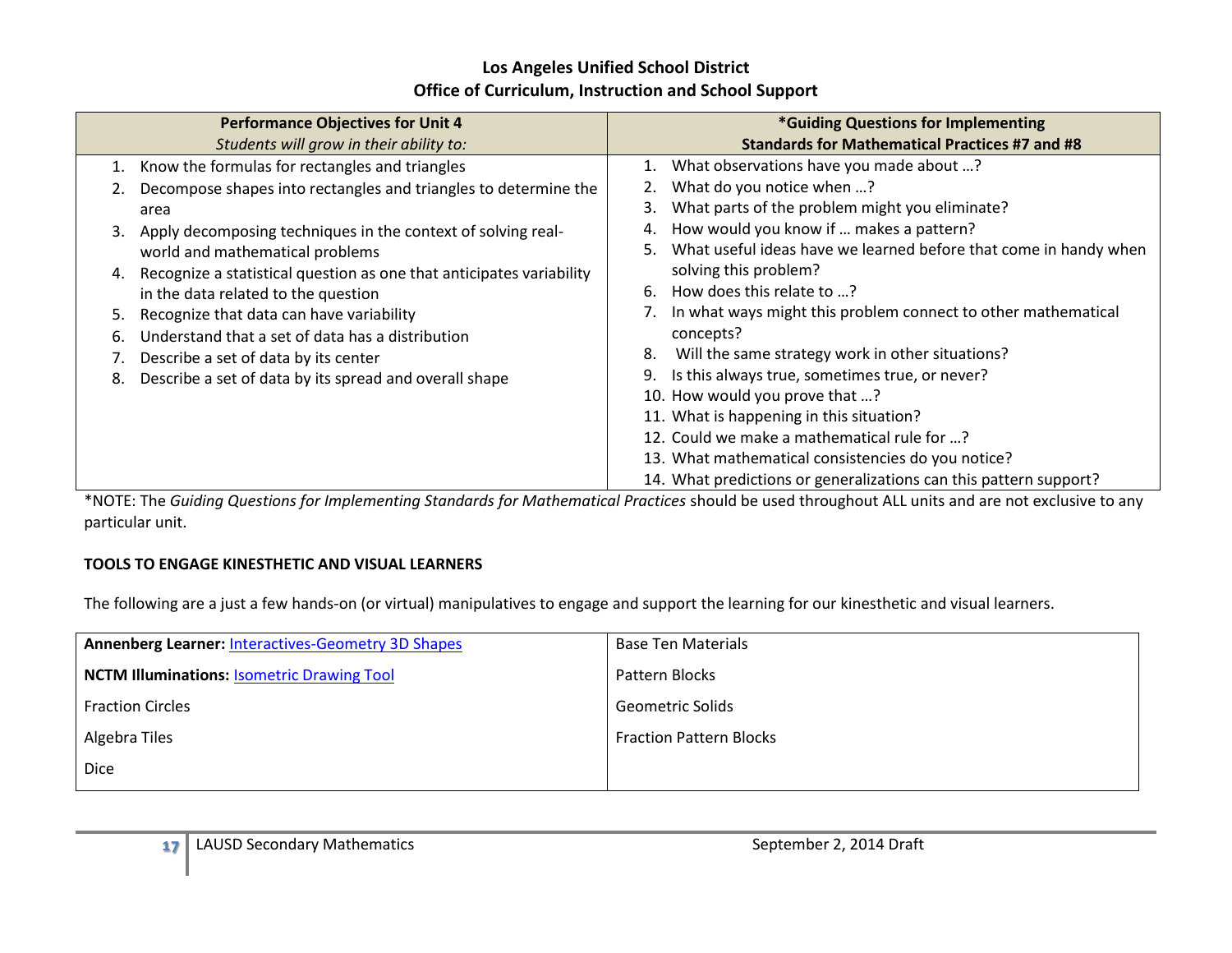#### **INSTRUCTIONAL STRATEGIES FOR IMPLEMENTING THE STANDARDS FOR MATHEMATICAL PRACTICES**

The following instructional strategies represent just a short list of strategies recommended to ensure student engagement with the Standards for Mathematical Practices, as well as the Common Core College and Career Readiness Anchor Standards for Literacy (Reading, Writing, Speaking, and Listening).

| <b>Instructional Strategies</b>            | <b>Description</b>                                                                                                                                                                                                                                                                                    |
|--------------------------------------------|-------------------------------------------------------------------------------------------------------------------------------------------------------------------------------------------------------------------------------------------------------------------------------------------------------|
| 1. Activating Prior<br>Knowledge           | Activating Prior Knowledge allows students to connect concepts learned previously to content being taught at<br>the time. This strategy ensures coherence throughout the course.                                                                                                                      |
| 2. Carousel                                | Carousel allows for students to collaborate on a particular problem in groups of 3-4. Students take turns with<br>working on a problem, passing it around, round-robin style as they add to solving the problem, while checking<br>the work of others throughout the process.                         |
| 3. Corners                                 | The Corners strategy works by having students select from four options (which are posted in each of the corners<br>of the room). Once students have chosen their corners, they may be asked to defend their choice and listen to<br>their peers' reasons for choosing a particular option, or corner. |
| 4. Error Analysis                          | This strategy calls for students to analyze a problem that has been solved incorrectly. They must work with a<br>partner to figure it out, discuss their findings, write the correct solution, and write a few paragraphs on their<br>process and thinking.                                           |
| 5. Exit Tickets                            | Exit Tickets help students synthesize the learning of the day's lesson. These can be simple questions or quick-<br>writes for students to submit at the end of the period.                                                                                                                            |
| <b>Multiple Representations</b><br>6.      | This strategy allows students to create multiple representations in the form of pictures, tables, graphs,<br>equations, formulas, and other models to analyze and interpret data and/or other information.                                                                                            |
| <b>Poster Presentations</b><br>$7_{\cdot}$ | Students use large flip chart paper (during any stage of instruction) to collaborate, provide visuals, and solve<br>problems. After each group is done creating posters, they may present them to the larger group or conduct a<br>"gallery walk" to see each group's findings.                       |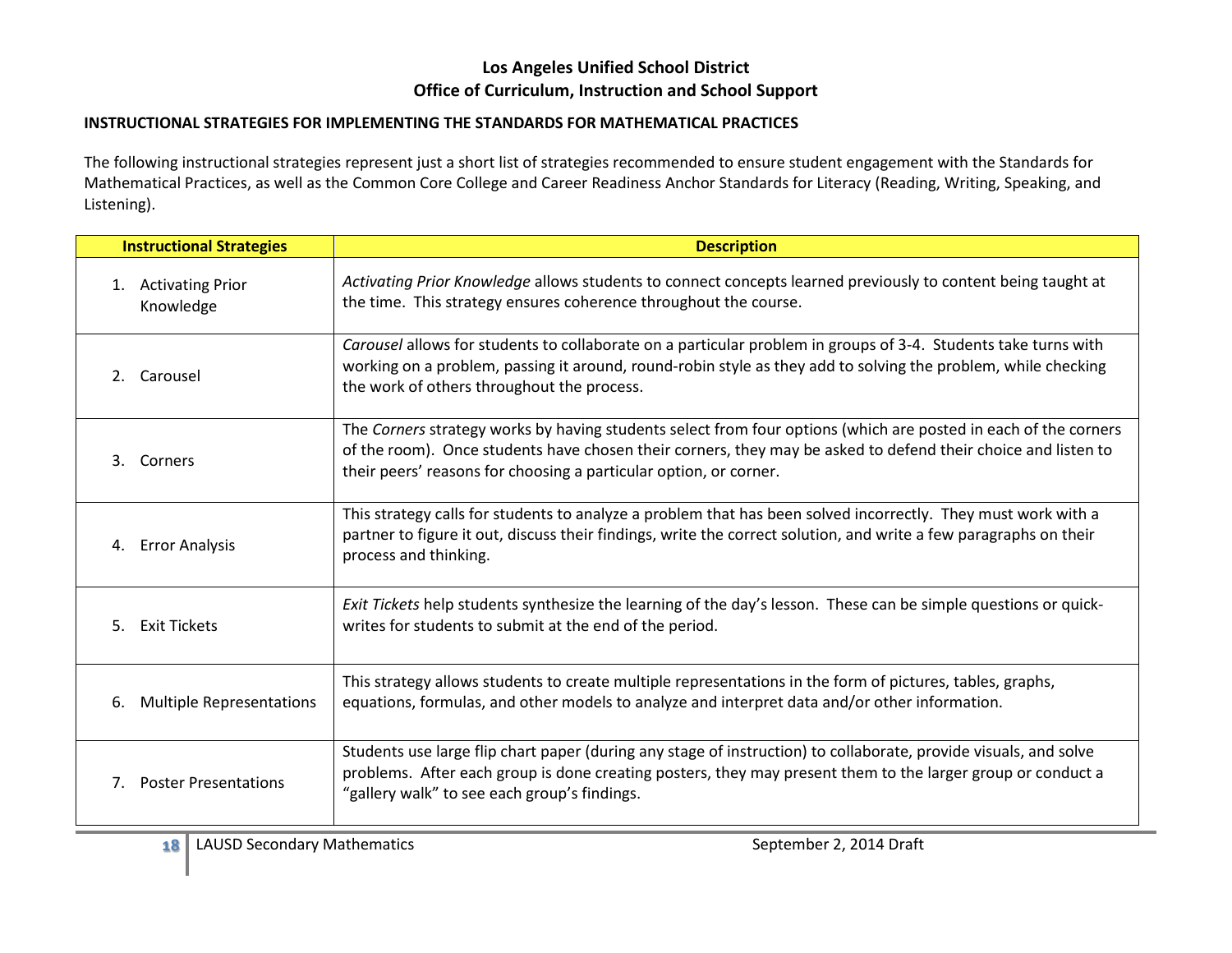| <b>Instructional Strategies</b> | <b>Description</b>                                                                                                                                                                                                                                                                                                 |                                                                                                                                                                                                                                                                                                           |
|---------------------------------|--------------------------------------------------------------------------------------------------------------------------------------------------------------------------------------------------------------------------------------------------------------------------------------------------------------------|-----------------------------------------------------------------------------------------------------------------------------------------------------------------------------------------------------------------------------------------------------------------------------------------------------------|
| Questioning the Text<br>8.      | This strategy allows students to question the text, the problem or the situation. They can annotate and<br>collaborate to incite discourse in the classroom.                                                                                                                                                       |                                                                                                                                                                                                                                                                                                           |
|                                 | Sentence Starters give students a structure for sharing their thoughts and ideas and guide accountable talk.<br>Examples for use include:                                                                                                                                                                          |                                                                                                                                                                                                                                                                                                           |
| <b>Sentence Frames</b><br>9.    | I think the best way to solve this problem is<br>I would not solve it this way because<br>I (agree/disagree) because<br>I don't think that will work because<br>I tried  I think  will happen.<br>I solved the problem like this because<br>What if we tried<br>I have another approach to the problem. What about | I understand what you are saying, but what about<br>$\cdots$<br>Now I understand  because<br>I agree with  because<br>At first, I though  but, now I think<br>I agree with  because<br>What I hear you saying is<br>I don't understand  but, I do understand<br>Another approach to this problem could be |
| 10. Think Alouds                | In Think Alouds, students orally dictate their thought process to show their comprehension of a problem, text or<br>situation. It helps when trying to make sense of problems and considering different access points to solving a<br>problem.                                                                     |                                                                                                                                                                                                                                                                                                           |
| 11. Think-Pair-Share            | Students engage in Think-Pair-Share by initially thinking about a problem or situation independently, then pair<br>up with a classmate to share their thoughts or ideas.                                                                                                                                           |                                                                                                                                                                                                                                                                                                           |
| 12. Think-Ink-Pair-Share        | An alternative to Think-Pair-Share is Think-Ink-Pair-Share which allows students to think independently, write<br>their thoughts on paper, and then pair up with a partner to share their thoughts.                                                                                                                |                                                                                                                                                                                                                                                                                                           |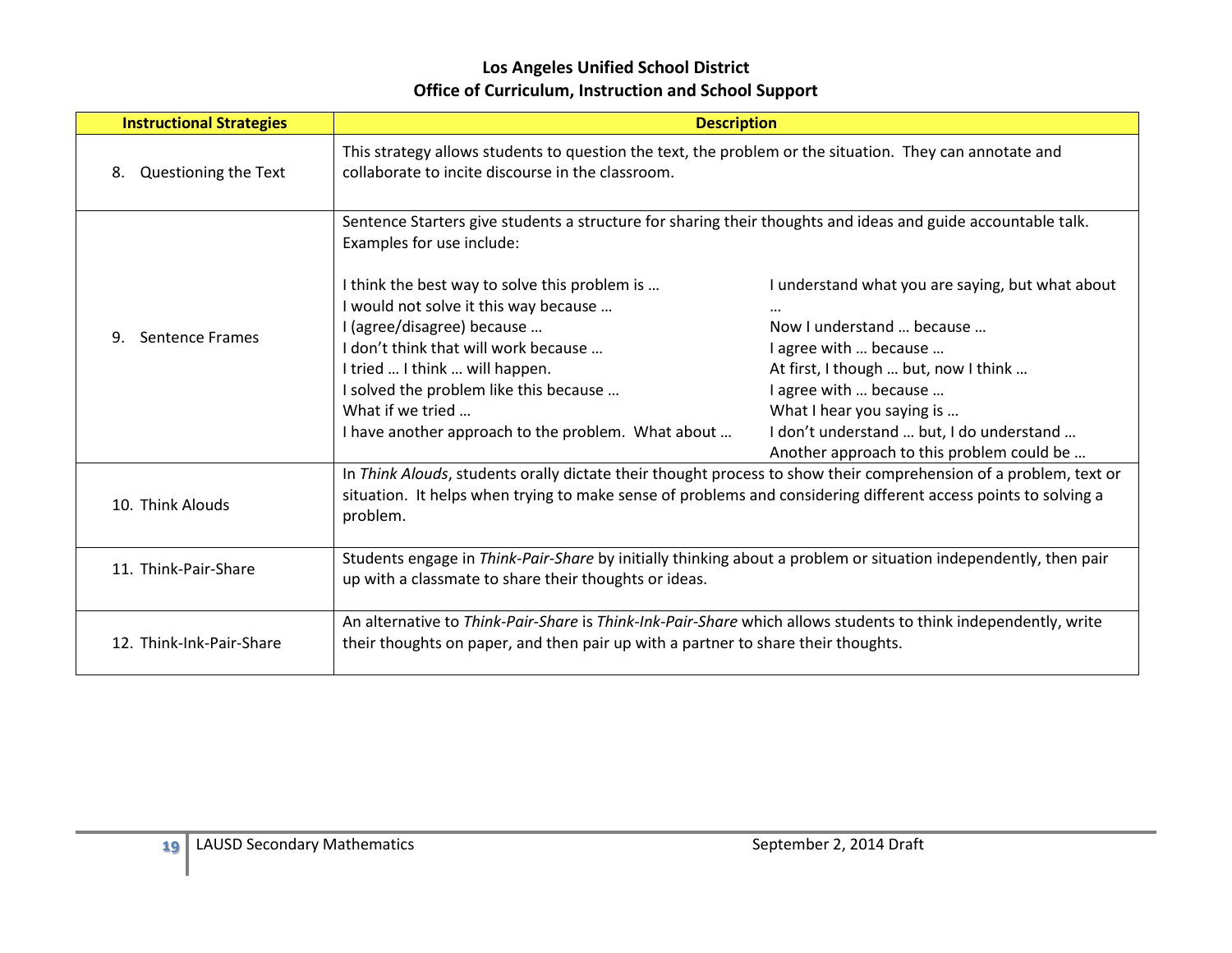#### **SAMPLE TASKS TO SUPPORT CC MATH 7**

The following are a few examples to help support student learning in this course. These examples are not meant to be exhaustive, but are representative of the types of tasks that should be afforded to students enrolled in the course.

| <b>Sample Tasks to Support Common Core Math 7 Tutorial Lab</b>                                                                                                                                |                                                                                                                                |
|-----------------------------------------------------------------------------------------------------------------------------------------------------------------------------------------------|--------------------------------------------------------------------------------------------------------------------------------|
| Sample Task #1: The Candy Jar Task                                                                                                                                                            | Sample Task #2: Smallest and Largest                                                                                           |
| The candy jar shown below contains Jolly Ranchers (the<br>rectangles) and Jawbreakers (the circles). Use that<br>information to complete the following questions.                             | In this task, make up calculations with answers that are:<br>As <i>large</i> as possible<br>1.<br>As small as possible<br>2.   |
|                                                                                                                                                                                               | For each calculation, choose two different numbers from the list.<br>$\frac{1}{2}$<br>10<br>50<br>2<br>20<br>1<br>$\mathrm{+}$ |
| What is the ratio of Jolly Ranchers to Jawbreakers<br>1.<br>in the candy jar?                                                                                                                 | =                                                                                                                              |
| 2. Write as many ratios as you can that are<br>equivalent to the first ratio that you wrote in<br>Question #1.                                                                                | X<br>=                                                                                                                         |
| 3.<br>Suppose you had a new candy jar with the same<br>ratio of Jolly Ranchers to Jawbreakers as shown<br>above, but it contained 100 Jolly Ranchers. How<br>many Jawbreakers would you have? | ÷<br>=<br>Lastly, explain how to choose numbers to make the answer to a                                                        |
| 4. Suppose you had a new candy jar with the same<br>ratio of Jolly Ranchers to Jawbreakers as shown<br>above, but it contained 720 candies. How many of<br>each candy would you have?         | division problem as small as possible.                                                                                         |
| Source: LAUSD Concept Task                                                                                                                                                                    | Source: MARS Tasks (Grade 6)                                                                                                   |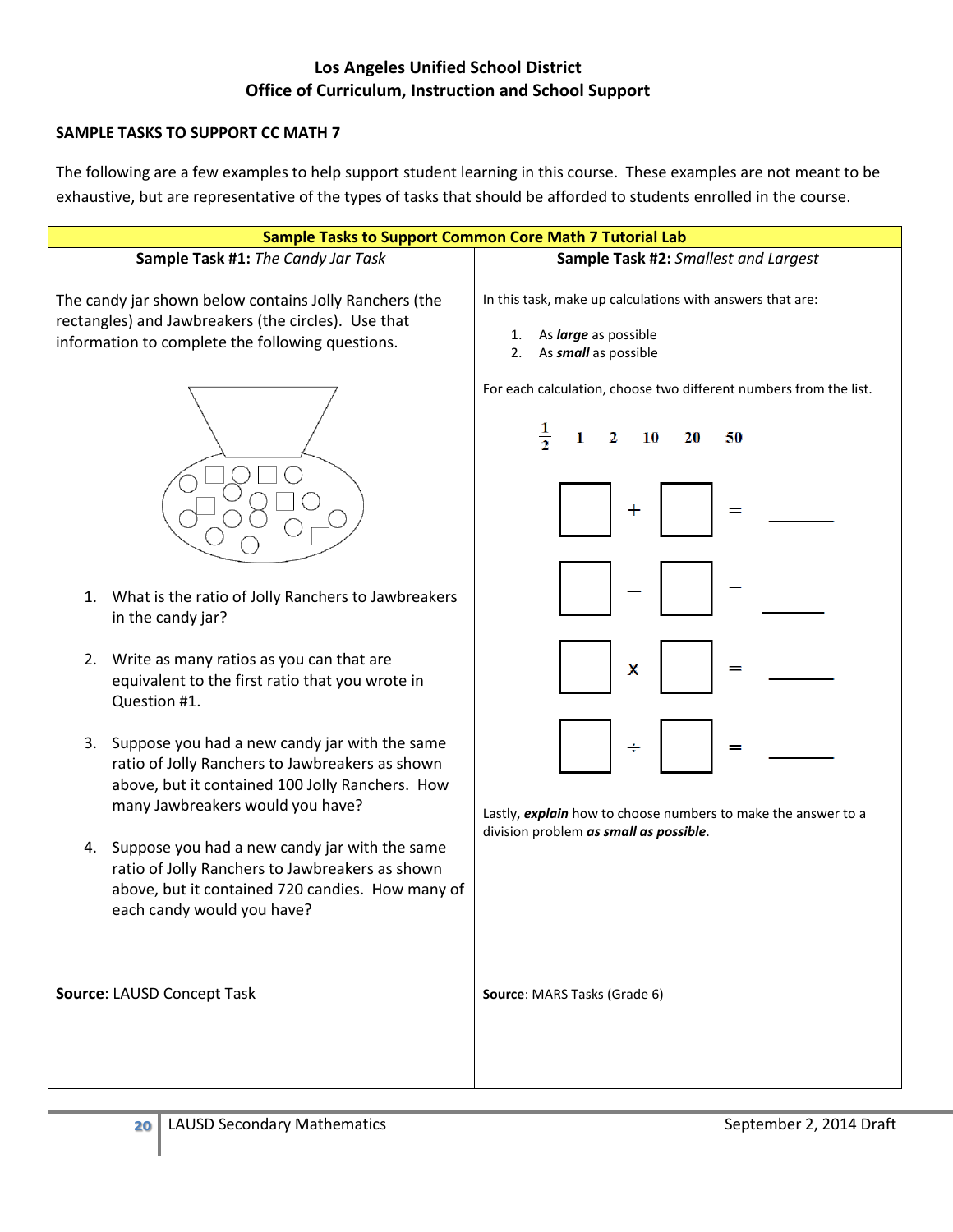| <b>Los Angeles Unified School District</b>                                                                                                                                                                                                                                                                                                                                                                                                                                                                                                                                                                                                                                                 |                                                                                                                                                                                                                                   |  |  |
|--------------------------------------------------------------------------------------------------------------------------------------------------------------------------------------------------------------------------------------------------------------------------------------------------------------------------------------------------------------------------------------------------------------------------------------------------------------------------------------------------------------------------------------------------------------------------------------------------------------------------------------------------------------------------------------------|-----------------------------------------------------------------------------------------------------------------------------------------------------------------------------------------------------------------------------------|--|--|
| <b>Office of Curriculum, Instruction and School Support</b>                                                                                                                                                                                                                                                                                                                                                                                                                                                                                                                                                                                                                                |                                                                                                                                                                                                                                   |  |  |
| <b>Sample Tasks to Support Common Core Math 7 Tutorial Lab</b>                                                                                                                                                                                                                                                                                                                                                                                                                                                                                                                                                                                                                             |                                                                                                                                                                                                                                   |  |  |
| Sample Tasks #3: Nuts                                                                                                                                                                                                                                                                                                                                                                                                                                                                                                                                                                                                                                                                      | Sample Task #4: Buying Books                                                                                                                                                                                                      |  |  |
| This circle graph shows the amounts of five different kinds<br>of nuts grown in the U.S. each year.                                                                                                                                                                                                                                                                                                                                                                                                                                                                                                                                                                                        | At Mai Ka'i Bookstore, Malia bought 3 paperback books for<br>\$18.50                                                                                                                                                              |  |  |
| Given:<br>Here are some facts about the nuts grown:<br>Most of the nuts are Almonds<br>$\bullet$<br>A quarter of the nuts are Walnuts<br>$\bullet$<br>The least grown nuts are Macadamias<br>$\bullet$<br>There are about twice as many Pistachios as<br>$\bullet$<br>Macadamias grown<br>The fifth type of nut is Hazelnut<br><b>Questions:</b><br>Write the correct kind of nut on each label.<br>1.<br>The total of all nuts grown is 956 thousand tons. What<br>2.<br>amount of walnuts are grown? Show all calculations.<br>thousand tons<br>3. Kealoha says that 80% of all the nuts grown in the U.S.<br>are almonds. Explain why Kealoha is wrong.<br>Source: MARS Tasks (Grade 6) | 1. What would 7 books cost her?<br>2. How many books might Malia purchase with \$55?<br>3. How many books could she purchase with \$175?<br>Create a table, a graph, an equation, and one paragraph,<br>to justify your solution. |  |  |